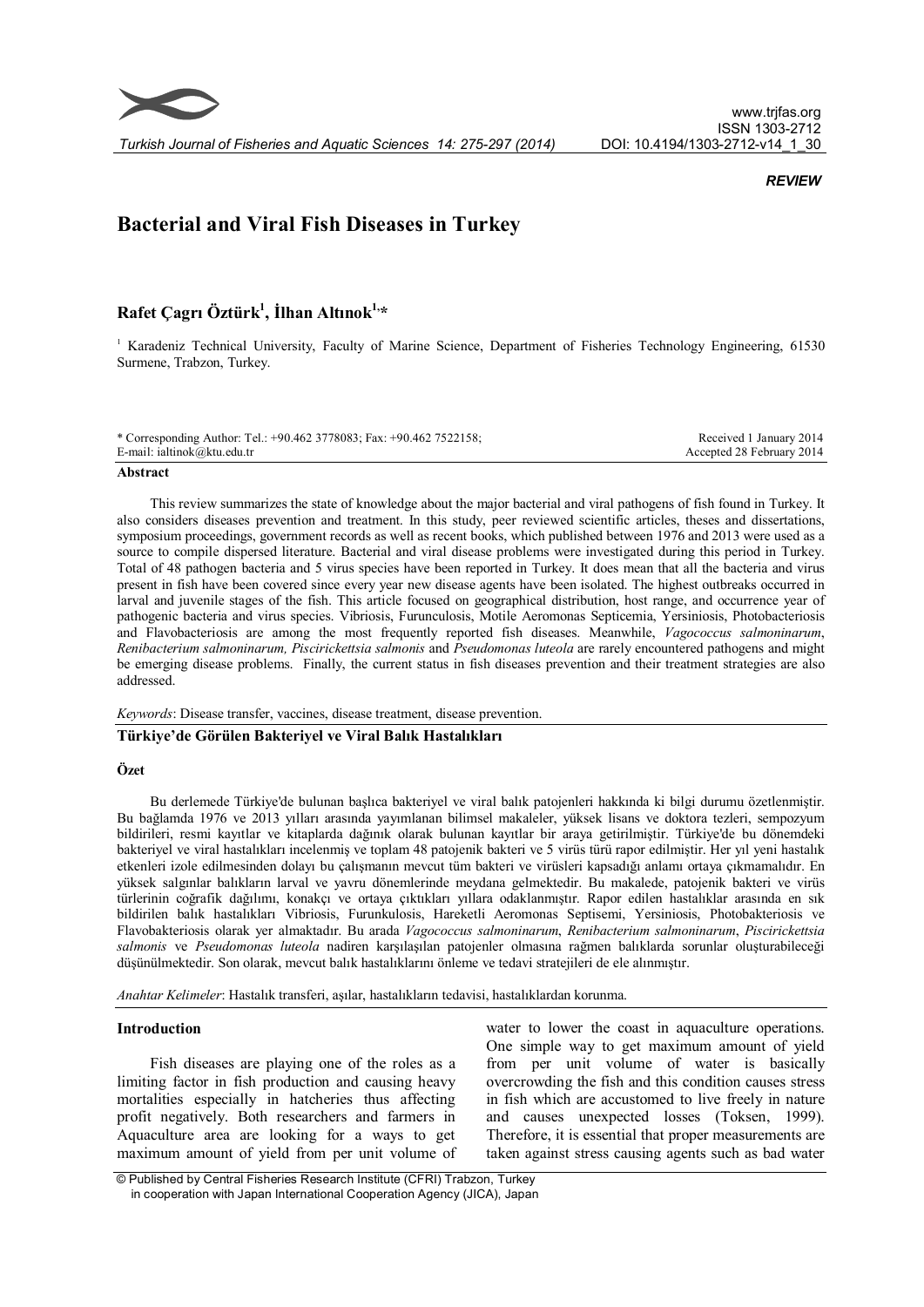quality, bad feed nutrition, and heavy stocking rate etc. The best way to deal with diseases is to prevent both infectious and noninfectious outbreaks. Beyond that, correct diagnosis and economically acceptable treatment methods should be carried out.

Some of the bacterial species that inhabit the aquatic environment are essential to the balance of nature with no direct consequence in causing disease in fish. However, approximately 125 different bacterial species belonging to 34 different bacterial families have been associated with various fish diseases in the world. Furthermore, nearly 100 fish viruses belonging to 16 virus families have been isolated worldwide while only 5 fish viruses identified in Turkey. The list of viral and bacterial fish pathogens keeps extending. The water used in aquaculture operations provides a natural habitat for growth and proliferation of bacteria which can be influenced by nutrient availability, pH, temperature, and other factors that affect their growth pattern, virulence, and pathogenicity. In order to grow, bacteria need an organic substrate that provide nutrients; some survive as free living organisms or exist as fish pathogens, while others are fastidious and survive indefinitely only within a host (Plumb and Hanson, 2011). Most bacteria responsible for causing disease in fish are gram negative rods but some pathogens that are gram-positive rods or cocci and a few that are acid-fast rods also cause disease in aquatic animals.

Since rainbow trout (Oncorhynchus mykiss), Gilt-head sea bream (Sparus aurata), and Sea bass (Dicentrarchus labrax) are the most predominant fish species cultured in Turkey (TUIK, 2012), most of the diseases agents have been isolated from these tree species. Fish diseases identification or etiological agent isolation is mainly concentrated in certain location where Faculty members or Fisheries Institute employee work on fish diseases. Furthermore, most of the fish diseases agents isolated in Turkey after 2000s because of the increasing number of fish diseases professional.

Compared with bacterial and parasitic diseases of fish, studies about viral diseases of fish in Turkey is relatively new. First proven viral fish disease in Turkey was infectious pancreatic necrosis virus (IPNV). Although comparatively few fish viruses cause severe disease in aquaculture, results can be devastating when viral diseases outbreak. Most known fish viruses have been reported in freshwater cultured species, some occur in marine fish only, and others are found in both environments (Plumb and Hanson, 2011).

Main reason for spreading diseases from one location to another or from country to country is uncontrolled fish transfer. To avoid transferring pathogen from one location to another, specific pathogen free stocks should be developed and fish transfer should be controlled. Unfortunately, fish transferred between fish farms are not controlled in

the Turkey. Although transportation of fish is regulated by the state, implementation of the regulations are mostly lacking. Based on regulations imposed, whenever a farmer wants to transport fish, an application must be filed to the provincial directorate of agriculture to appoint a veterinarian to check the fish health for virus, parasite, bacteria and fungus. However, whoever wants to transport fish pays a visit to a veterinarian who works for the provincial directorate of agriculture to obtain transport certificate. In this case veterinarian may give the certificate without seeing fish. Therefore, infectious diseases have been spreading region to region. Yersiniosis caused by Yersinia ruckeri and lactococcosis diseases caused by Lactococcus garvieae were first reported in Aegean region and they have been spread all over the Turkey where fish cultured. Newly arrived fish or eggs should be given a prophylactic treatment with appropriate drugs to remove any external pathogens. When possible, new fish should be segregated from the residential population until they are shown to be disease free. Certain fish production facilities should produce certified disease-free fish or eggs (Plumb and Hanson, 2011). Because of the production systems, lack of legal restraints to shipping and limited number of pathogens to target, no facilities currently market disease free eggs or fry in the Turkey. Another problem is the fish eggs or ornamental fish import. When live fish are imported from any country, there is no quarantine procedure taken at the port of entry. Therefore, exotic pathogens are directly being imported to country and spread all the regions. These problem have to be solved by responsible government authorities.

Since the most common causative agents of infectious diseases in aquaculture, are bacteria and viruses, in this review only both of them are covered. The other fish diseases caused by parasites and fungi are discarded. This review examines the major bacterial and viral pathogens of fish found in Turkey. It also considers diseases prevention and treatment. For this purpose peer reviewed scientific articles, theses and dissertations, symposium proceedings, government records as well as recent books, which published between 1976 and 2013 were used as a source to compile dispersed literature.

## Bacterial Diseases

## Vibriosis

Vibriosis is a disease caused by bacteria belonging to the genus Vibrio. This disease possesses wide distribution and host range worldwide. Losses associated with it has been reported in many fish species, including sea bass, sea bream, salmonid spp., cod (Gadus morhua), European eel (Anguilla anguilla), turbot (Psetta maxima), and tilapia (Oreochromis niloticus) (Toranzo and Barja, 1990).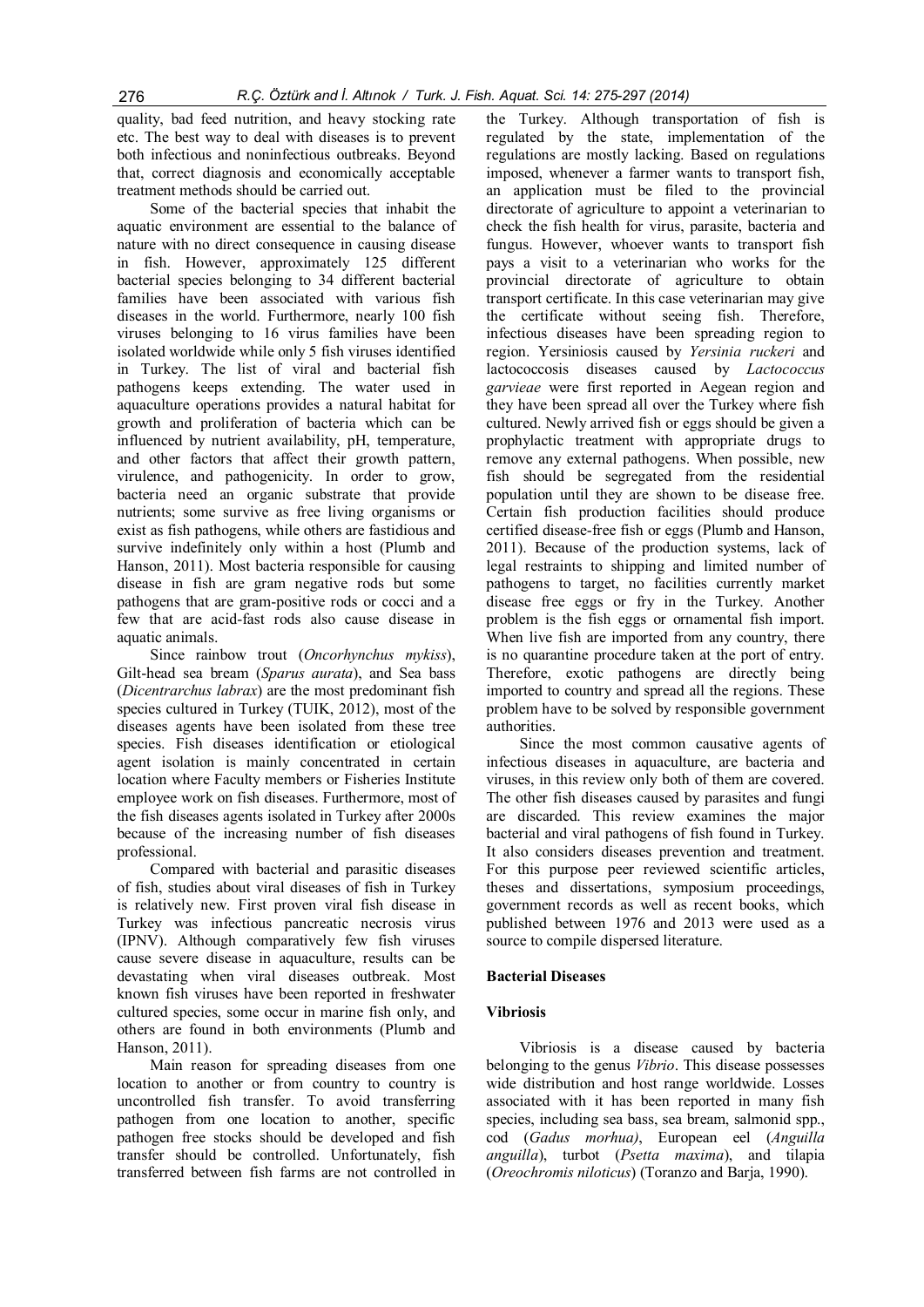Although the causative agents of vibriosis are Listonella anguillarum, V. ordalii, V. vulnificus, V. harveyi, and V. alginolyticus (Austin and Austin, 2012; Toranzo et al., 2005), the main causative agent of the disease is L. anguillarum. Ten different serotypes of this pathogen described (O1-O10) so far. Serotype 1 and 2 are responsible for the most of the outbreaks. Among the Vibrio species L. anguillarum was first described in 1909 by Bergamn as the etiological agent of the 'red pest of eels' in the Baltic Sea (Woo and Bruno, 2011). According to published literature in Turkey, L. anguillarum was first isolated from diseased sea bream in Mugla (Candan, 1991a) and couple of years later the disease causing agent was also isolated from sea bass, red porgy (Pagrus pagrus) and rainbow trout (Cagirgan, 1993a; Korun and Gokoglu, 2007a; Tanrikul, 2007). The pathogen possesses wide distribution throughout Turkey (Table 1) because of uncontrolled fish transfer.

Vibrio ordalii is another important etiological agent of the vibriosis. It was initially described in coho salmon (O. kisutch) in USA (Schiewe and Crosa, 1981). First isolation of V. ordalii in Turkey was reported from sea bream in Mugla (Akayli, 2001). It was seven years after when same bacteria was also reported from sea bass in Aegean Sea

## (Korun and Timur, 2008).

Other identified pathogen species of Vibrio causing fish diseases also described in Turkey including V. alginolyticus, V. vulnificus, V. harveyi and V. parahaemolyticus. V. alginolyticus first reported from both sea bass and sea bream in Mugla (Cagirgan, 1993a). Other susceptible species are rainbow trout and cultured horse mackerel (Trachurus mediterraneus) (Savaş et al., 2006; Boran et al., 2013). V. vulnificus was first isolated from sea bream in Aegean Sea (Turk, 2002) while V. harveyi was first observed in sea bass in Antalya (Korun and Akayli, 2004a). The other Vibrio species is V. parahaemolyticus, first isolated from rainbow trout in Aydin (Aydin, 2000a).

Some of the vibrio species can be isolated in freshwater fish. It does not mean that Vibrio species can infect fish in fresh water or facultative vibrio species can live in fresh water. In Black Sea region, especially North East cost of the Turkey, rainbow trout have been cultured in freshwater raceways and when fish weight reached to 50 g or more especially fish farmers prefer 150 g or more and water temperature decrease to 18°C in October or November, they are transferred to sea cages. They are kept there until the water temperature reached to 20°C

| Common<br>name of the<br>disease | Etiological agents      | Host                    | Geographical distribution | References                |
|----------------------------------|-------------------------|-------------------------|---------------------------|---------------------------|
|                                  |                         | Sparus aurata           | Mugla                     | Candan (1991)             |
|                                  |                         | Dicentrarchus labrax    | Aegean Sea                | Cagirgan (1993a)          |
|                                  |                         | Salmo salar             | <b>Black Sea</b>          | Candan (2000)             |
| Red-pest,                        |                         | Dicentrarchus labrax    | Izmir, Mugla, Aydin       | Tanrikul et al. (2004)    |
| Vibriosis,                       |                         | Dicentrarchus labrax    | Antalya                   | Korun (2004a)             |
| Salt-water                       | Listonella anguillarum  | Dicentrarchus labrax    | Ordu                      | Savaş et al. (2006)       |
| furunculosis,                    | (Vibrio anguillarum)    | Pagrus pagrus           | Mugla                     | Korun and Gokoglu (2007a) |
| Boil disease                     |                         | Aulonocara maylandi     | Istanbul (Aquarium)       | Akayli (2007)             |
|                                  |                         | Oncorhynchus mykiss     | Mugla, Aydin, Denizli     | Aksit and Kum (2008)      |
|                                  |                         | Sparus aurata           | Izmir, Mugla              | Canak (2011)              |
|                                  |                         | Oncorhynchus mykiss     | <b>Black Sea</b>          | Timur et al. (2011)       |
|                                  |                         | Dicentrarchus labrax    | Aegean Sea                | Cagirgan (1993a)          |
|                                  | Vibrio alginolyticus    | Sparus aurata           | Aegean Sea                | Cagirgan (1993a)          |
| Vibriosis.                       |                         | Oncorhynchus mykiss     | Ordu                      | Savaş et al. (2006)       |
| Eye disease,                     |                         | Dicentrarchus labrax    | Ordu                      | Savas et al. (2006)       |
| Septicemia                       |                         | Trachurus trachurus     | Mersin                    | Ozer et al. (2008a)       |
|                                  |                         | Trachurus mediterraneus | Trabzon                   | Boran et al. (2013)       |
|                                  |                         | Sparus aurata           | Mugla                     | Akayli (2001)             |
|                                  |                         | Dicentrarchus labrax    | Aegean Region             | Turk (2002)               |
| <b>Vibriosis</b>                 | Vibrio ordalii          | Dicentrarchus labrax    | Izmir                     | Korun (2004a)             |
|                                  |                         | Dicentrarchus labrax    | Canakkale                 | Tanrikul et al. (2004)    |
|                                  |                         | Dicentrarchus labrax    | Antalya                   | Korun (2004a)             |
|                                  |                         | Sparus aurata           | Aegean Region             | Turk (2002)               |
| <b>Vibriosis</b>                 | Vibrio vulnificus       | Dicentrarchus labrax    | Aegean Region             | Turk (2002)               |
|                                  |                         | Trachurus mediterraneus | Trabzon                   | Boran et al. (2013)       |
| Vibriosis,                       |                         | Dicentrarchus labrax    | Mugla                     | Korun and Akayli (2004)   |
| Eye disease,<br>Granuloma        | Vibrio harveyi          | Sparus aurata           | Mugla, Izmir              | Canak (2011)              |
| Vibriosis                        | Vibrio parahaemolyticus | Oncorhynchus mykiss     | Aydin                     | Aydin (2000a)             |

Table 1. Distribution and host range of *Vibrio* spp.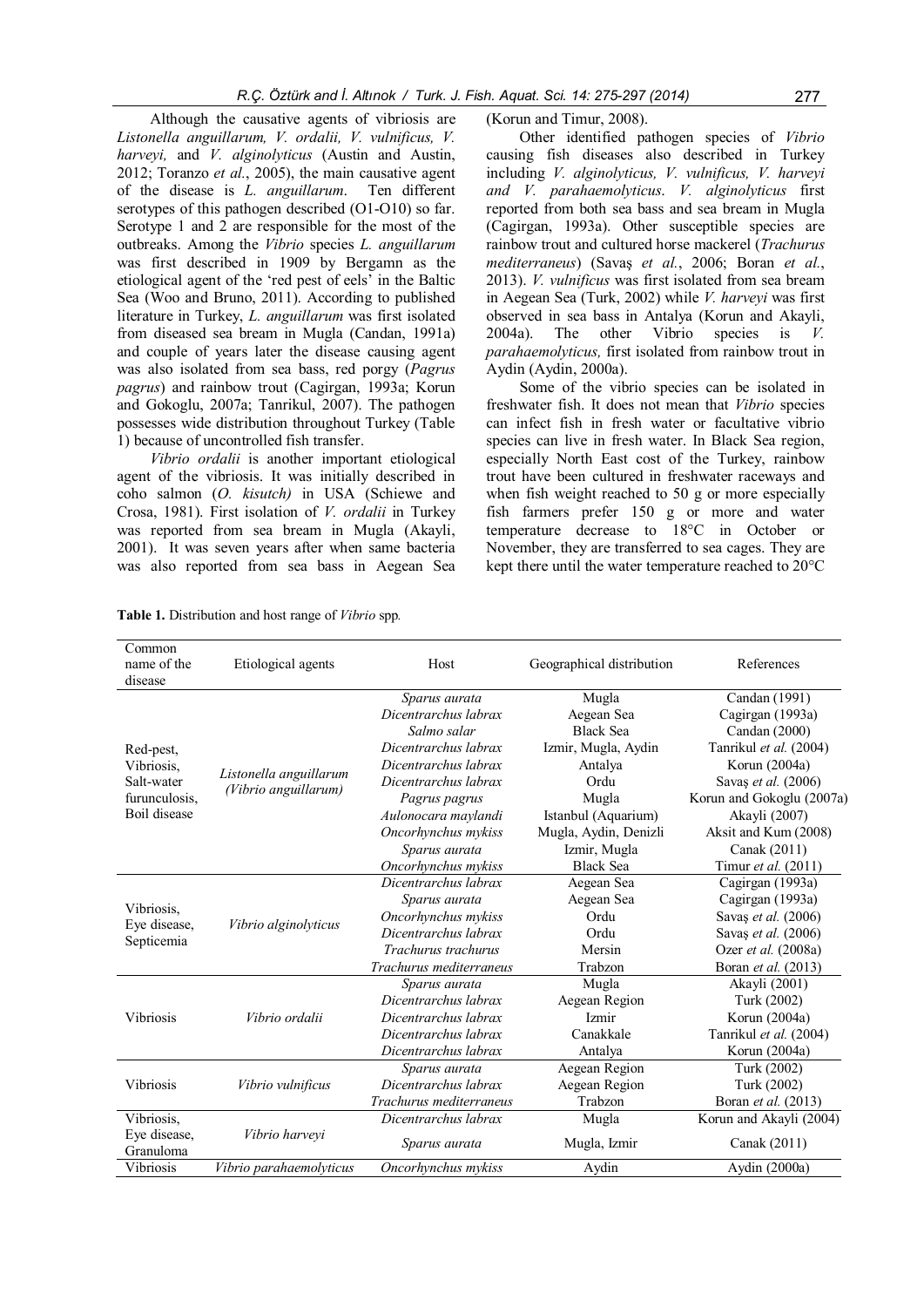or until the harvest to sell. Sometimes, some farmer cannot sell their fish when water temperature increase in April or May; Therefore, they transfer their fish from sea cages to freshwater tank or raceways. Meanwhile, Vibrio species can also transferred from seawater to freshwater with the fish. Although Vibrio species cannot stay in freshwater for a long time, they can be isolated from fish since fish osmolality closed to 9‰ salinity. It does not mean that vibrio species can infect fresh water fish in fresh water.

## Furunculosis

Aeromonas salmonicida subsp. salmonicida is known as an etiologic agent of furunculosis, one of the oldest known diseases and its origin is unclear and questionable. Etiological agent is also known as ''typical A. salmonicida'' and it should not be confused with ''atypical A. salmonicida''. The early isolation of the etiologic agent was made in 1930s (Mackie et al., 1930; Austin and Austin, 2012). Furunculosis is a prevalent disease of cultured salmonids, which causes serious economic crisis in the industry. Although salmonids seem to be most susceptible species, this particular disease has been reported more than 50 different fish species worldwide (McFadden, 1970; Bernoth, 1977; Barker and Kehoe, 1995; Kirkan et al., 2003).

The pathogen bacterium was first isolated from rainbow trout fry in Marmara Region, Turkey (Timur et al., 1999). Following reports have been documented from different parts of Turkey (Table 2) but so far, only it has been observed in rainbow trout. The outbreaks generally occurred in hatcheries and ended up with high mortalities (Timur *et al.*, 1999; Kirkan et al., 2003).

#### Goldfish Ulcer Disease

The causative agent of the disease is Aeromonas salmonicida subsp. achromogens, which is also known as atypical A. salmonicida. Ulcer disease was initially diagnosed in the early 1960s in trout in U.K. (Smith, 1963). Atypical A. salmonicida has become a major disease in cyprinids (Plumb and Hanson, 2011). The disease has been confirmed in many countries

including European countries, USA and Australia (Plumb and Hanson, 2011).

Few outbreaks of atypical A. salmonicida occurred in Turkey (Table 2). Korun and Timur (2001) were first reported the pathogen from rainbow trout in Balikesir. Subsequently, it was reported from sea bass and turbot in Black Sea region (Karatas et al., 2005; Savas and Ture, 2008).

#### Motile Aeromonas Septicemia (MAS)

MAS is associated with infections caused by Aeromonas hydrophila, A. sobria, A. veronii, and A. caviae. Aeromonas hydrophila is the predominant causative agent of MAS. These pathogens exist worldwide in fresh and brackish waters and occasionally in salt waters and they have a diverse host range. Motile Aeromonas spp. are considered as opportunistic pathogens and could easily found in organically rich waters. Thus, stress and poor water quality play a key role in occurrence. A. hydrophila has been recognized as a pathogen of fish since early 1960s in Europe (Levis and Bender, 1960) and in USA (Snieszko and Bullock, 1965). A. sobria has been recognized as a fish pathogen since 1987. Toranzo et al. (1989) was first reported it from wild gizzard shad (Dorosoma cepedianum) in USA.

In Turkey, A. hydrophila was first isolated from rainbow trout in Eskisehir (Baran et al., 1980). The pathogen was subsequently isolated from other fish species such as sea bass, sea bream, eel, carp (Cyprinus carpio), sturgeon (Acipencer gueldenstaedtii), horse mackerel (T. mediterraneus) and from some ornamental fish species from different parts of Turkey (Table 3).

The other etiological agent of the disease, A. sobria, was reported from Atlantic salmon (Salmo salar) in Black Sea (Karatas, 1996). It also has a wide host range such as rainbow trout, sea bass and sea bream. Initially, A. caviae was isolated from different fish species in Keban Dam (Muz et al., 1995). Afterwards, etiological agent was also isolated from rainbow trout, Atlantic salmon and some ornamental fish species (Candan et al., 1995; Timur et al., 2003; Korun and Toprak, 2010).

The only incidence of mortality caused by A.

| Common<br>name of the<br>disease | Etiological agent                        | Host                                                         | Geographical distribution                                                                        | References                                                                                                                        |
|----------------------------------|------------------------------------------|--------------------------------------------------------------|--------------------------------------------------------------------------------------------------|-----------------------------------------------------------------------------------------------------------------------------------|
| <b>Ulcerative</b><br>Disease     | A. salmonicida<br>subsp.<br>achromogenes | Oncorhynchus mykiss<br>Dicentrarchus labrax<br>Psetta maxima | <b>Balikesir</b><br><b>Black Sea</b><br>Eastern Black Sea                                        | Korun and Timur (2001)<br>Karatas et al. (2005)<br>Savas and Ture (2008)                                                          |
| Furunculosis                     | A. salmonicida<br>subsp. salmonicida     | Oncorhynchus mykiss                                          | Marmara Region<br>Aegean Region<br>Ankara<br>Black sea<br>Mugla, Aydin, Denizli<br>Trabzon, Rize | Timur et al. (1999)<br>Kirkan et al. (2003)<br>Ozkok (2005)<br>Timur et al. (2008)<br>Aksit and Kum (2008)<br>Kayis et al. (2009) |

Table 2. Distribution and host range of A. salmonicida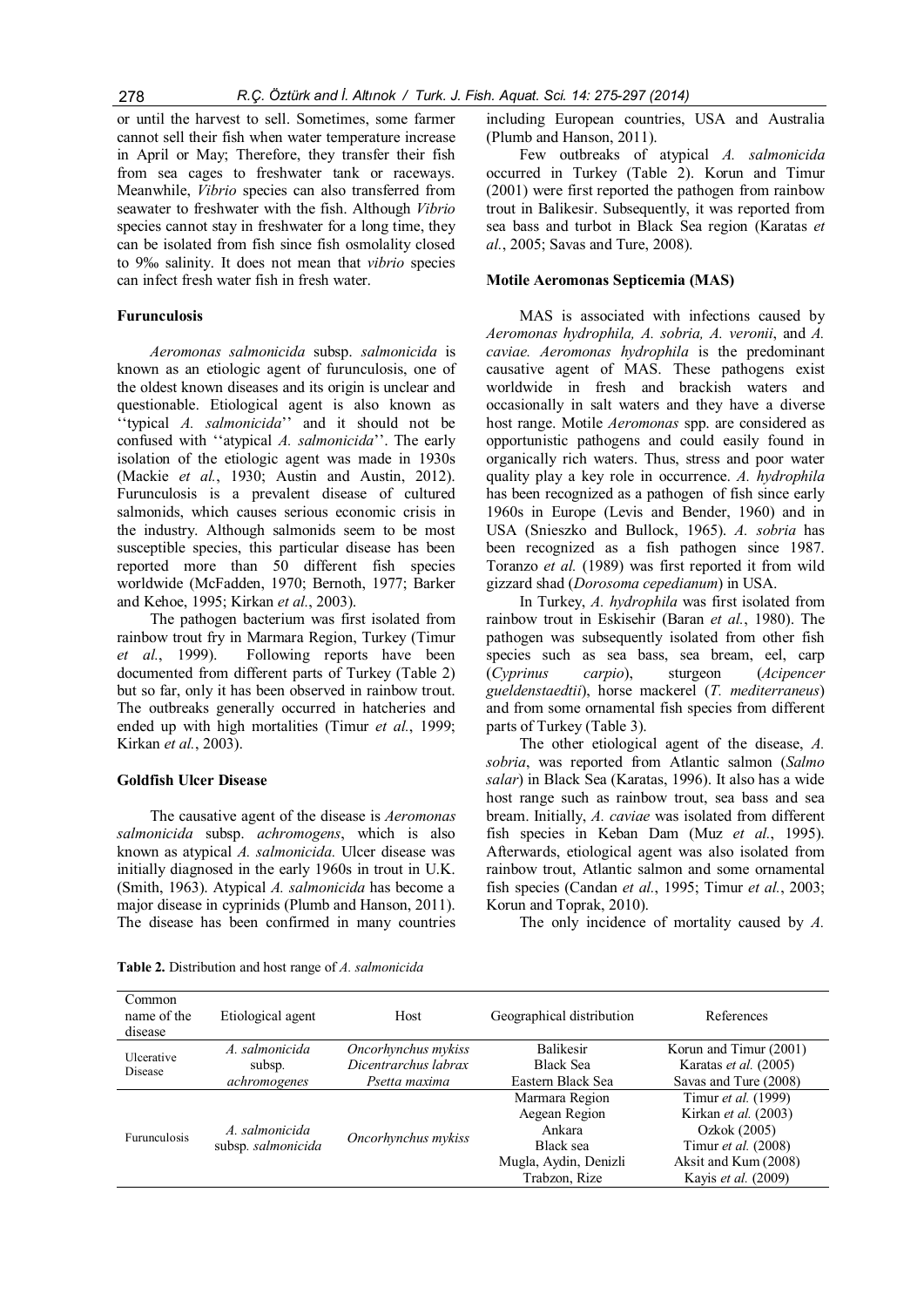| Common<br>name of<br>the disease                                                       | Etiological agents                       | Host                                                                                                                                                                                                                               | Geographical distribution                                                                                                                                         | References                                                                                                                                                                                                                                            |
|----------------------------------------------------------------------------------------|------------------------------------------|------------------------------------------------------------------------------------------------------------------------------------------------------------------------------------------------------------------------------------|-------------------------------------------------------------------------------------------------------------------------------------------------------------------|-------------------------------------------------------------------------------------------------------------------------------------------------------------------------------------------------------------------------------------------------------|
| Motile                                                                                 | Aeromonas hydrophila                     | Oncorhynchus mykiss<br>Anguilla anguilla<br>Ornimental Fish spp.<br>Sparus aurata<br>Dicentrarchus labrax<br>Ctenopharyngodon idella<br>Oncorhynchus mykiss<br>Xiphophorus hellerii<br>Oncorhynchus mykiss<br>Dicentrarchus labrax | Eskisehir<br>Eskisehir<br>Istanbul (Aquarium)<br>Aegean Region<br>Aegean Region<br>Ankara<br>Erzurum<br>Istanbul (Aquarium)<br>Ordu<br>Ordu                       | Baran et al. (1980)<br>Timur (1983)<br>Guvener (2001)<br>Turk (2002)<br>Turk (2002)<br>Uzbilek and Yildiz (2002)<br>Aydin and Ciltas (2004)<br>Akayli and Zeybek (2005)<br>Savaş et al. (2006)<br>Savaş et al. (2006)                                 |
| Aeromonas<br>septicemia<br>$(MAS)$ ,<br>Red fin<br>disease,<br>Red pest,<br>Infectious |                                          | Cyprinus carpio<br>Carassius auratus<br>Cyprinus carpio<br>Oncorhynchus mykiss<br>Oncorhynchus mykiss<br>Oncorhynchus mykiss<br>Acipencer gueldenstaedtii<br>Oncorhynchus mykiss<br>Trachurus mediterraneus                        | Sanliurfa<br>Antalya (Aquarium)<br>Burdur<br>Mersin<br>Eastern Black Sea<br>Elazig<br>Istanbul<br>Antalya<br>Trabzon                                              | Tel et al. (2007)<br>Korun and Toprak (2007b)<br>Ozturk et al. (2007)<br>Ozer et al. (2009)<br>Durmaz and Turk (2009)<br>Aksoy (2009)<br>Timur et al. (2010)<br>Korun and Toprak (2010)<br>Boran et al. (2013)                                        |
| abdominal<br>dropsy                                                                    | Aeromonas sobria                         | Unknown<br>Salmo salar<br>Oncorhynchus mykiss<br>Oncorhynchus mykiss<br>Carassius auratus<br>Oncorhynchus mykiss<br>Oncorhynchus mykiss<br>Oncorhynchus mykiss<br>Oncorhynchus mykiss<br>Sparus aurata<br>Dicentrarchus labrax     | Elazig<br><b>Black Sea</b><br>Ankara<br>Erzurum<br>Antalya (Aquarium)<br><b>Black Sea</b><br>Trabzon, Rize<br>Mersin<br>Antalya<br>Aegean Region<br>Aegean Region | Muz et al. (1995)<br>Karatas (1996)<br>Ozkok (2005)<br>Saglam et al. (2006)<br>Korun and Toprak (2007b)<br>Timur et al. (2008)<br>Kayis vd. (2009)<br>Ozer et al. (2009)<br>Korun and Toprak (2010)<br>Aysever et al. (2012)<br>Avsever et al. (2012) |
|                                                                                        | Aeromonas caviae<br>Aeromonas schubertii | Salmo salar<br>Poecilia reticulata<br>Carassius auratus<br>Oncorhynchus mykiss<br>Oncorhynchus mykiss<br>Oncorhynchus mykiss                                                                                                       | Elazig<br><b>Black Sea</b><br>Istanbul (Aquarium)<br>Antalya (Aquarium)<br>Trabzon, Rize<br>Antalya<br>Mediterranean Region                                       | Muz et al. (1995)<br>Candan et al. (1995)<br>Timur et al. (2003)<br>Korun and Toprak (2007b)<br>Kayis et al. (2009)<br>Korun and Toprak (2010)<br>Akayli et al. (2011)                                                                                |

Table 3. Distribution and host of motile Aeromonas species

schubertii was occurred in Mediterranean region and pathogen was isolated from rainbow trout (Akayli et al., 2011). This bacteria also belongs to motile Aeromonas species and might cause MAS.

## Yersiniosis

It is one of the most important diseases in salmonids causing serious economic losses both in freshwater and marine salmonid aquaculture (Austin and Austin, 2012; Bullock and Snieszko, 1975; Toranzo, 2004). It also known as enteric red mouth disease (ERM), or yersiniosis. Causative agent of the disease is Yersinia ruckeri. It was first isolated from rainbow trout in Hagerman Valley, USA in 1950s (Ross et al., 1966). Yersiniosis is commonly observed from all over the world where salmonids are cultured (Plumb and Hanson, 2011).

In Turkey, first outbreak of this disease occurred

in one of the rainbow trout farm in southern Anatolia (Timur and Timur, 1991b). Disease agent came from Africa with imported rainbow trout summer eggs. After two decades, it became one of the widest distributed fish pathogen in Turkey (Table 4). Like the rest of the world, it was mostly seen in salmonids but it was also isolated from sea bass (Savaş et al., 2006)). Recently, number of Y. ruckeri isolation ware decreased may be due to vaccination of fish with Y. ruckeri bacterin.

#### Photobacteriosis

The disease is also known as pseudotuberculosis (formerly pasteurellosis) which is caused by Photobacterium damsela subsp. piscicida. The causative agent of the disease was first observed in white perch (Morone americanus) and striped bass (M. saxatilis) in Chesapeake Bay, USA (Snieszko and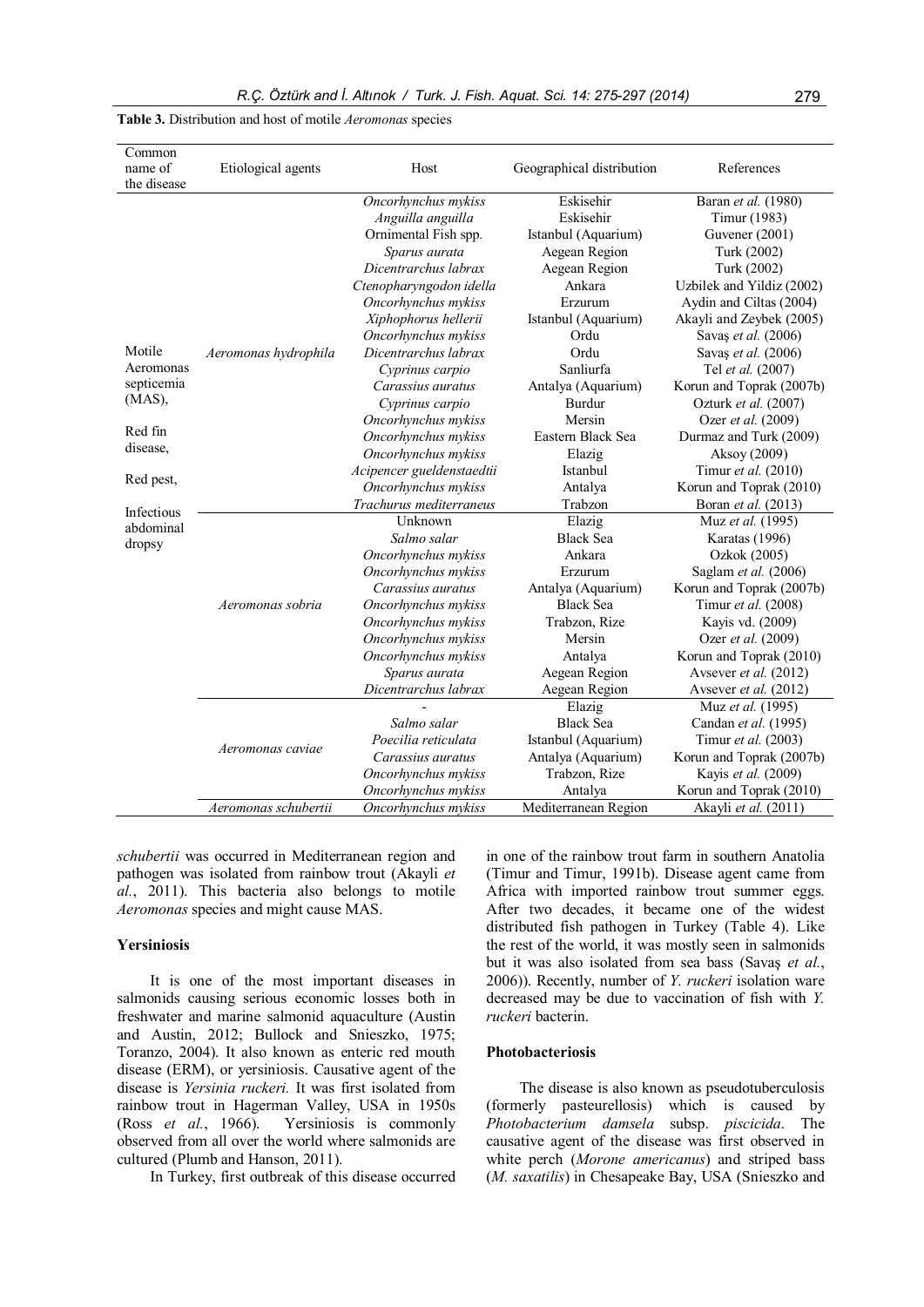Bullock, 1965). Until now, the bacteria has been isolated from diseased fish in England (Ajmal and Hobbs, 1967), Norway (Hastein and Bullock, 1976), Taiwan (Toranzo et al., 1989), Spain (Toronzo et al., 1991), Greece (Baudin et al., 1991) and Italy (Ceschia et al., 1991).

Photobacterium damsela subsp. piscicida has been observed in numerous fish species in Turkey (Table 5). It was first isolated from diseased sea bream in Aegean Sea (Cagirgan, 1993a). Subsequent isolations were reported from sea bass (Candan, 1996), Mugil sp. (Tanrikul and Cagirgan, 2001) and rainbow trout (Savas and Ture, 2008).

## Flavobacteriosis

There are three main *Flavobacterium spp*. that are primary pathogen of freshwater fish within the genus. These are; F. psychrophilum, the causative agent of cold-water disease, F. columnare, the causative agent of columnaris disease and F. branchiophilum, the causative agent of bacterial gill

Table 4. Distribution and host range of Yersinia ruckeri

disease (BGD). Other Flavobacterium species including F. scophtalmum, F. balustinum, F. hydatis, F. johnsoniae and F. oncorhynchi were also recognized as a fish pathogens (Austin and Austin, 2012). Among them, F. psychrophilum, F. columnare, F. branchiophilum, F. johnsoniae and F. hydatis were identified in Turkey (Table 6).

## Bacterial Cold-water Disease (BCD)

Flavobacterium psychrophilum (Cytophaga psychrophilum or Flexibacter psychrophilum) is the etiological agent of the rainbow trout fry syndrome (RTFS) and also known as the causative agent of bacterial cold-water disease in larger cultured fish. The disease had this name because it particularly occurs in low temperatures when water temperature decrease to below  $12^{0}$ C. The first outbreak occurred in coho salmons and isolated from diseased fish in USA in 1948 (Lehmann et al., 1991). RTFS has been confirmed in many countries. During last twenty years, it had economically devastating impact on

| Common<br>name of the<br>disease    | Etiological agent | Host                                                                                                                                                                                                                                                                                                                             | Geographical distribution                                                                                                                                                                                                                                                                                                                                                                                              | References                                                                                                                                                                                                                                                                                                                                                                                |
|-------------------------------------|-------------------|----------------------------------------------------------------------------------------------------------------------------------------------------------------------------------------------------------------------------------------------------------------------------------------------------------------------------------|------------------------------------------------------------------------------------------------------------------------------------------------------------------------------------------------------------------------------------------------------------------------------------------------------------------------------------------------------------------------------------------------------------------------|-------------------------------------------------------------------------------------------------------------------------------------------------------------------------------------------------------------------------------------------------------------------------------------------------------------------------------------------------------------------------------------------|
| Enteric red<br>mouth<br>Yersiniosis | Yersinia ruckeri  | Oncorhynchus mykiss<br>Oncorhynchus mykiss<br>Oncorhynchus mykiss<br>Oncorhynchus mykiss<br>Oncorhynchus mykiss<br>Oncorhynchus mykiss<br>Dicentrarchus labrax<br>Oncorhynchus mykiss<br>Oncorhynchus mykiss<br>Oncorhynchus mykiss<br>Dicentrarchus labrax<br>Oncorhynchus mykiss<br>Oncorhynchus mykiss<br>Oncorhynchus mykiss | Mediterranean Region<br>Marmara Region<br>Mugla<br>Aydin<br><b>Black Sea</b><br>Malatya<br>Ordu<br>Erzurum<br>Adana, Antalya, Burdur, Isparta<br>Mersin and Kahramanmaras<br>Elazig<br>Eastern Black Sea<br>Mugla, Aydin, Denizli<br>Mersin<br>Isparta, Bilecik, Denizli,<br>Kirklareli Bolu, Tekirdag,<br>Canakkale, Elazig Aydin,<br>Bursa, Yalova, Trabzon, Rize<br>Kutahya, Kayseri, Urfa, Ordu<br>Manisa, Denizli | Timur and Timur (1991b)<br>Karatas and Candan (1997)<br>Diler <i>et al.</i> (1998)<br>Kirkan et al. (2000)<br>Karatas et al. (2004)<br>Seker <i>et al.</i> (2005)<br>Savas et al. (2006)<br>Saglam <i>et al.</i> (2006)<br>Mefut et al. (2007)<br>Kilic <i>et al.</i> (2007)<br>Savas and Ture (2008)<br>Aksit and Kum (2008)<br>Ozer <i>et al.</i> (2008b)<br>Altun <i>et al.</i> (2010) |
|                                     |                   | Oncorhynchus mykiss                                                                                                                                                                                                                                                                                                              | Malatya and Elazig                                                                                                                                                                                                                                                                                                                                                                                                     | Seker <i>et al.</i> (2012)                                                                                                                                                                                                                                                                                                                                                                |

#### Table 5. Distribution and host range of Ph. damsella subsp. P iscicida

| Common name of     | Etiological        | Host                 | Geographical distribution | References                   |  |
|--------------------|--------------------|----------------------|---------------------------|------------------------------|--|
| the disease        | agent              |                      |                           |                              |  |
| Photobacteriosis   |                    | Sparus aurata        | Aegean Sea                | Cagirgan (1993b)             |  |
|                    | Photobacterium     | Dicentrarchus labrax | Canakkale                 | Candan et al. (1996)         |  |
|                    | damsella subsp.    | Mugil sp.            | Aegean Sea                | Tanrikul and Cagirgan (2001) |  |
| Pseudotuberculosis | piscicida          | Dicentrarchus labrax | Aegean Region             | Turk (2002)                  |  |
|                    | (Pasteurella       | Dicentrarchus labrax | Antalya                   | Korun $(2004b)$              |  |
|                    | <i>piscicida</i> ) | Oncorhynchus mykiss  | Eastern Black Sea         | Savaş et al. (2006)          |  |
| Pasteurellosis     |                    | Dicentrarchus labrax | Eastern Black Sea         | Savaş et al. (2006)          |  |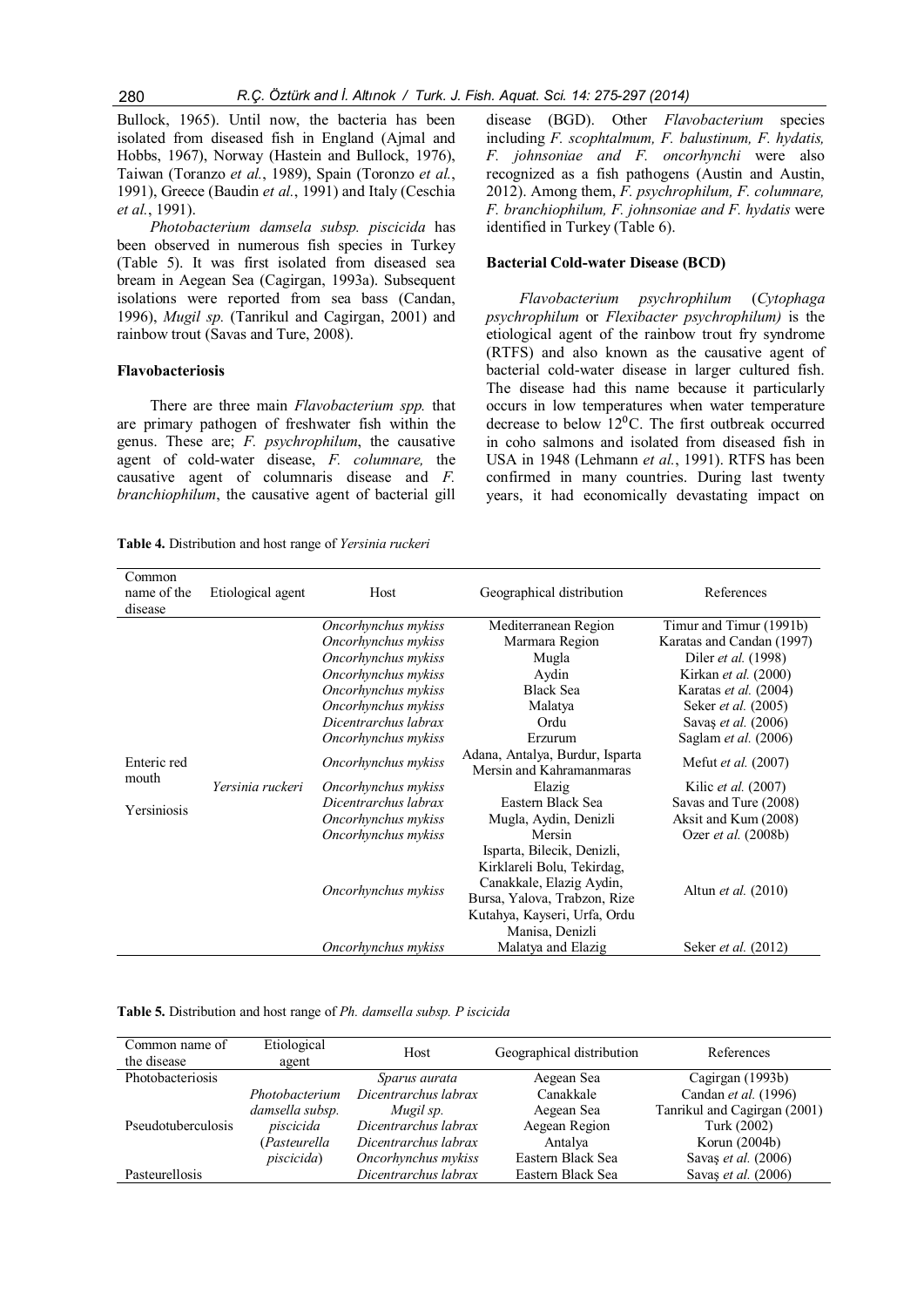| Common<br>names of<br>the disease  | Etiological agents                          | Host                                             | Geographical distribution                                               | References                                                |
|------------------------------------|---------------------------------------------|--------------------------------------------------|-------------------------------------------------------------------------|-----------------------------------------------------------|
|                                    |                                             | Oncorhynchus<br>mykiss<br>Oncorhynchus<br>mykiss | Aydin, Canakkale, Bilecik, Manisa,<br>Samsun, Ordu, Kayseri,<br>Sakarya | Balta and Cagirgan<br>(1998)<br>Korun and Timur<br>(2001) |
| Cold-water<br>disease              |                                             | Oncorhynchus<br>mykiss                           | Mediterranean Region                                                    | Diler <i>et al.</i> (2003)                                |
|                                    | Flavobacterium                              | Oncorhynchus<br>mykiss                           | Marmara Region                                                          | Timur et al. (2004)                                       |
| Rainbow<br>trout fry               | psychrophilum                               | Oncorhynchus<br>mykiss                           | Elazig, Malatya, Erzincan                                               | Ispir et al. (2004)                                       |
| syndrome<br>(RTFS)                 |                                             | <b>Dicentrarchus</b><br>labrax                   | Mugla                                                                   | Ayaz (2006)                                               |
|                                    |                                             | Oncorhynchus<br>mykiss                           | Aegean Sea                                                              | Kum et al. (2008)                                         |
|                                    |                                             | Oncorhynchus<br>Trabzon, Rize<br>mykiss          |                                                                         | Kayis et al. (2009)                                       |
| Columnaris<br>disease              |                                             | Oncorhynchus                                     | Rize, Trabzon, Aydın, Kayseri, Ordu,<br>Manisa, Denizli                 | Balta and Cagirgan                                        |
| Saddleback<br>disease              | Flavobacterium<br>columnare<br>(Flexibacter | mykiss<br>Oncorhynchus<br>mykiss                 | Isparta                                                                 | (1998)<br>Kubilay et al.<br>(2008)                        |
| Cotton wool<br>disease             | columnaris.<br>Cytophaga                    | Oncorhynchus<br>mykiss                           | Mugla                                                                   | Kubilay et al.<br>(2009)                                  |
| Mouth<br>fungus                    | columnaris)<br>Oncorhynchus<br>mykiss       |                                                  | Mersin                                                                  | Yildirim and Ozer<br>(2010)                               |
| Gill and                           | Flavobacterium                              | Oncorhynchus<br>mykiss                           | Mersin                                                                  | <b>Yildirim</b> and Ozer<br>(2010)                        |
| skin disease                       | johnsoniae                                  | Acipencer<br>gueldenstaedtii                     | Sakarya                                                                 | Karatas et al.<br>(2010)                                  |
| Bacterial<br>gill disease<br>(BGD) | Flavobacterium<br>branchiophilum            | Oncorhynchus<br>mykiss                           | Mersin                                                                  | Yildirim ve Ozer<br>(2010)                                |
|                                    | Flavobacterium<br>hydatis                   | Acipencer<br>gueldenstaedtii                     | Sakarya                                                                 | Timur et al. (2010)                                       |

Table 6. Distribution and host range of *Flavobacterium* species

cultivated fish, especially on rainbow trout in Europe and considered as a serious disease in farmed rainbow trout fry and fingerlings (Austin and Stobie, 1992; Bernardet et al., 1988; Santos et al., 1992; Toranzo and Barja, 1993).

The pathogen was confirmed in most of the rainbow trout hatcheries in Turkey and caused heavy mortalities. First isolation of F. psychrophilum was from rainbow trout which sampled from different farms in 1990 (Balta and Cagirgan, 1998) (Table 6). Especially, when fish are small (0.1-4 g) and water temperature decrease to below  $10^{0}$ C, BCD or RTFS causes high mortality.

## Columnaris Disease

Causative agent of the columnaris disease was described as Flavobacterium columnare (formerly Flexibacter columnaris, Cytophaga columnaris, Chondrococcus columnaris). It also referred to as cotton wool disease, saddleback disease, or mouth fungus. The disease was first reported from different fish species in Mississippi River and named Bacillus columnaris (Davis, 1922). After two decades, Ordal and Rucker (1944) isolated and described the causative agent. Unlike cold-water disease, columnaris disease generally occurs when the water temperature gets above 15°C.

Although F. columnare was isolated in Aegean, Mediterranean and Black Sea regions of Turkey, initial isolation of columnaris disease was from farmed rainbow trout in Mugla (Balta and Cagirgan, 1998) (Table 6).

#### Bacterial Gill Disease

Flavobacterium branchiophilum is the causative agent of the Bacterial Gill Disease (BGD). It was first described in 1926 (Davis, 1926). Afterwards, it was isolated from salmonids in USA (Kimura et al., 1978). Subsequently it was also isolated in Korea (Ko and Heo, 1997), Canada (Ostland et al., 1994) and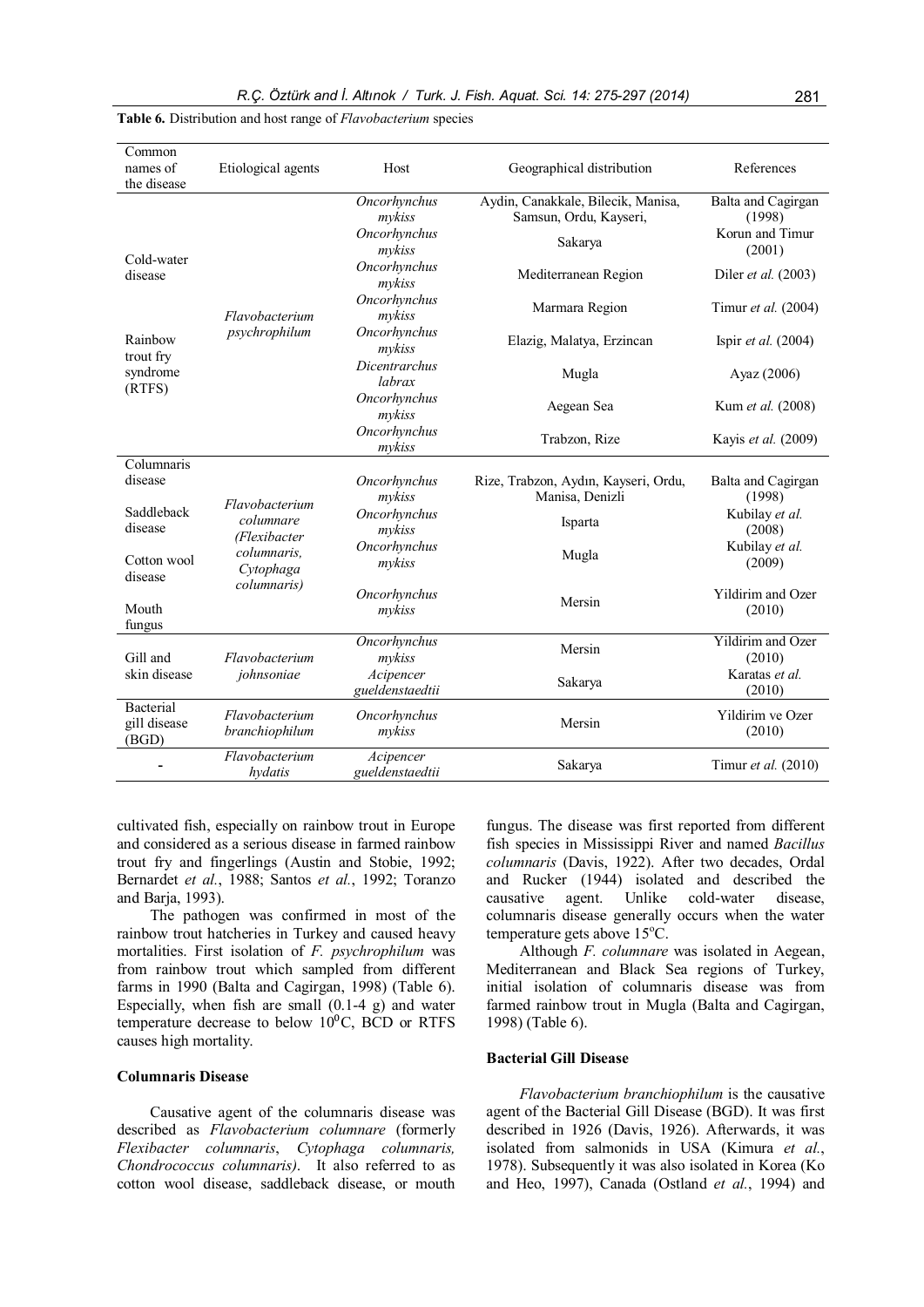Japan (Wakabayashi et al., 1980).

In Turkey, it was claimed that the pathogen was isolated from rainbow trout hatcheries and caused mortalities up to %50 with other *Flavobacterium spp*. (Yildirim and Ozer, 2010) (Table 6). However, some of the biochemical test results reported in this particular study does not match with F. branchiophilum (Austin and Austin, 2012; Plumb and Hanson, 2011; Woo and Bruno, 2011). Therefore; there might be a misidentification of F. branchiophilum.

## Other Flavobacterium spp.

Two other *Flavobacterium* species were also isolated from diseased fish in Turkey. One of them is F. johnsoniae which causes disease in gills and skin. The etiological agent was first isolated from Russian sturgeon (Acipencer gueldenstaedtii) in Sakarya (Karatas et al., 2010). Diseased sturgeons were characterized by hemorrhages and erosions in the ventral part of the body. At the same year, pathogen was also reported from rainbow trout cultured in fish farm, located in Mersin (Yildirim and Ozer, 2010). The other *Flavobacterium* species is *F. hydatis*. It was also first isolated from Russian sturgeon in Sakarya (Table 6). Mixed infection with F. hydatis and A. hydrophila caused low mortalities in sturgeon (Timur et al., 2010). Findings suggest that  $F$ . hydatis might be playing a role as secondary pathogen.

#### Flexibacteriosis

Flexibacteriosis is a severe disease caused by Tenacibaculum maritimum (formerly Flexibacter maritimus). Several other names, such as tenacibaculosis, marine columnaris, eroded mouth syndrome, black patch necrosis, and gliding bacterial disease were used to designate the disease caused by this bacterium. It has been recognized as a pathogen of fish since 1979 (Hikida et al., 1979). The pathogen has been isolated in Australia (Handlinger et al., 1997), USA (Chen et al., 1985), Canada (Ostland et  $al., 1999$ ) and Europe (Pazos et  $al., 1996$ ). Many fish species would appear to be susceptible to infections by T. maritimum. To date, it has been isolated from sea bass, Dover sole (Solea solea), turbot (Scophthalmus maximus), salmonids, striped trumpeter (Latris lineata), greenback flounder (Rhombosolea tapiriña), sardine (Sardinops sagax), anchovy (Engraulis mordax) (Santos et al., 1999).

The first report of T. maritimum infection in Turkey was in sea bass and sea bream from Aegean Region (Turk, 2002). Timur et al. (2011) isolated the pathogen from Black Sea Region from rainbow trout.

#### Coccal Infections

Streptococcosis stands for a common name of a disease caused by different genera and species. The

disease which is known as "warm water" streptococcosis (causes morbidity and mortality above 15°C) is caused by Lactococcus garvieae, Streptococcus iniae, Streptococcus parauberis and Streptococcus agalactiae. The other one, vagococcosis, (causes morbidity and mortality below  $15^{\circ}$ C) is caused by *Vagococcus salmoninarum*. Hoshina et al. (1958) was reported Streptococcus spp. as a fish pathogen in 1950s in Japan.

Lactococcus garvieae (formerly Enterococcus seriolicida) was initially isolated from a trout farm in 1988 in Spain (Palacios et al., 1993). Subsequently, it was reported from many other countries such as, South Africa (Casrson et al., 1993), Italy (Ghittino and Prearo, 1992), Iran (Soltani et al., 2008) and USA (Evas et al., 2009). L. garvieae was first isolated from rainbow trout in Aegean region of Turkey (Diler et al., 2002). Subsequently, the outbreaks have been reported from rainbow trout, turbot and sea bass (Table 7) in different parts of the country.

Vagococcus salmoninarum was first isolated from diseased rainbow trout in USA in 1968 and named as lactobacillus (Austin and Austin, 2012). In Turkey, Didinen et al. (2011) was performed the first isolation from rainbow trout farmed in Mediterranean region. No following outbreak or isolation was reported since.

Staphylococcus epidermidis was first reported from farmed yellowtail and red sea bream in Japan (Kusuda and Sugiyama, 1981). In Turkey, initial isolation was performed by Turk (2002) from sea bass cultured in cage, located at the coastal region of the Aegean Sea. Subsequently, Timur et al. (2008) proved the existence of the pathogen in Turkey by isolating it from sea bass in cage farm, located in the coastal region of the Black Sea. Staphylococcus cohnii subsp. cohnii was first isolated from farmed rainbow trout and common dentex (Dentex dentex) in Aegean region of Turkey (Akayli et al., 2011).

#### Pseudomoniasis

Pseudomonas infections or Pseudomoniasis refer to a disease caused by Pseudomonas species. Pseudomonas spp. are found in normal microbial flora of both freshwater and saltwater fish. It was believed that these bacteria could be opportunistic pathogens. Most of the time, Pseudomonas spp. isolated with other bacteria. For instance, when rainbow trout is infected with Y. ruckeri, both Ps. pseudoalcaligenes and Y. ruckeri were isolated from the fish (Austin and Stobie, 1992). Findings suggest that Pseudomonas spp. can be secondary infections. Confirmed pathogenic species of this genus are Ps. chlororaphis, Ps. anguilliseptica, Ps. fluorescens, Ps. putida, Ps. plecoglossicida, Ps. aeroginasa and Ps. luteola (Muroga and Nakajima, 1981; Prosyanaya, 1981; Toranzo and Barja, 1993; Altinok et al., 2006; Kayis et al., 2009). Among these pathogens, Ps. anguilliseptica is considered the most significant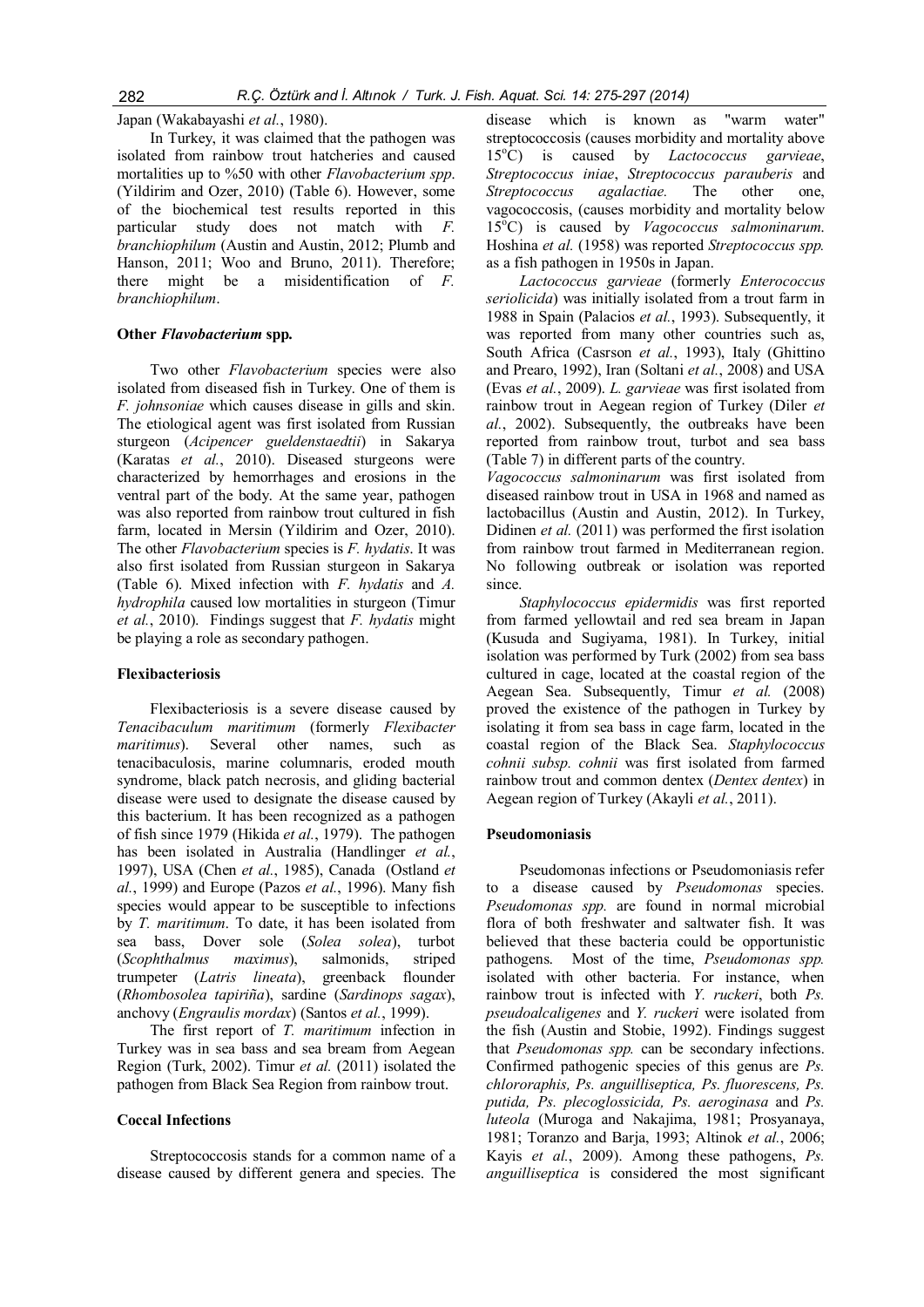| Common names<br>of the disease                   | Etiological agent             | Host                 | Geographical distribution                                      | References                      |
|--------------------------------------------------|-------------------------------|----------------------|----------------------------------------------------------------|---------------------------------|
|                                                  |                               | Oncorhynchus mykiss  |                                                                | Cagirgan and Tanrikul<br>(1995) |
|                                                  |                               | Oncorhynchus mykiss  | Aegean Region                                                  | Diler et al. (2002)             |
| Lactococcosis                                    |                               | Oncorhynchus mykiss  | Mugla, Denizli, Antalya,<br>Konya                              | Altun et al. (2005)             |
|                                                  |                               | Oncorhynchus mykiss  | Konya, Antalya, Isparta,                                       | Kubilay et al. (2005)           |
|                                                  |                               | Psetta maxima        | Eastern Black Sea                                              | Savas and Ture (2008)           |
|                                                  | Lactococcus garvieae          | Oncorhynchus mykiss  | Eastern Black Sea                                              | Savas and Ture (2008)           |
|                                                  |                               | Dicentrarchus labrax | Eastern Black Sea                                              | Savas and Ture (2008)           |
| "Warm-water"                                     |                               | Oncorhynchus mykiss  | Aydin, Mugla, Denizli                                          | Aksit and Kum (2008)            |
| Streptococcosis                                  |                               | Oncorhynchus mykiss  | Mersin                                                         | Ozer et al. (2008b)             |
|                                                  |                               | Oncorhynchus mykiss  | Marmara Region                                                 | Timur et al. (2011)             |
|                                                  |                               | Oncorhynchus mykiss  | Kutahya, Bilecik, Isparta,<br>Bursa, Samsun, Mugla,<br>Antalya | Altun <i>et al.</i> (2013b)     |
| Vagococcosis,<br>"Cold-water"<br>Streptococcosis | Vagococcus<br>salmoninarum    | Oncorhynchus mykiss  | Mediterranean Region                                           | Didinen et al. $(2011)$         |
|                                                  |                               | Dicentrarchus labrax | Aegean Region                                                  | Turk (2002)                     |
| Staphylococcosis                                 | Staphylococcus<br>epidermidis | Sparus aurata        | Aegean Region                                                  | Kubilay and Ulukoy<br>(2004)    |
|                                                  |                               | Dicentrarchus labrax | <b>Black Sea</b>                                               | Timur et al. (2008)             |
| Staphylococcosis                                 | Staphylococcus                | Dentex dentex        | Aegean Region                                                  | Akayli et al. (2011)            |
|                                                  | cohnii subsp. cohnii          | Oncorhynchus mykiss  | Aegean Region                                                  | Akayli et al. (2011)            |
|                                                  |                               |                      |                                                                |                                 |

#### Table 7. Distribution and host of some gram positive pathogens

pathogen for fish and causes winter disease when the water temperature gets below 15<sup>o</sup>C. *Ps.* anguilliseptica was first reported from Japanese eel in Japan in 1972 (Wakabayashi and Egusa, 1972). It mainly affects Japan and European eels, causes red spot disease (also known as sekiten-byo) (Plumb and Hanson, 2011). In Turkey, initial isolation of this pathogen was performed by Turk (2002) from sea bass from Aegean Sea. Recognized hosts of the disease are sea bass and sea bream.

Ps. fluorescens is the causative agent of the pseudomonas septicemia. As it was mentioned earlier, it is an opportunistic pathogen. It shows similar clinical signs of Aeromonas septicemia. In Turkey, the pathogen was first reported from sea bream in Aegean Sea (Turk, 2002). Afterwards, it was also isolated from sea bass, rainbow trout and from some ornamental fish species (Table 8).

The first outbreak of a disease caused by Ps. luteola was recorded by Altinok et al. (2007) in cultured rainbow trout. To date, it is the only report implicating Ps. luteola as a fish pathogen in the world. Diseased fish were externally characterized by exophthalmia, dark pigmentation, and ulcerative lesions near dorsal fin.

Ps. aeroginasa is known as a causative agent of gill disease. It was reported from sea bass in Aegean Sea and rainbow trout in Mersin, Trabzon and Rize (Ayaz, 2006; Kayis et al., 2009). Ps. chlororaphis was first reported from sea bream in Aegean Sea but biochemical properties of the isolate was not mentioned (Turk, 2002). P. plecoglossicida was first reported from rainbow trout fries in Turkey (Akayli et

al., 2010). P. putida causes ulcerative infection in fish. It was first isolated from common carp in Turkey (Aydin et al., 1998). It was also isolated from rainbow trout and sea bass (Table 8).

#### Mycobacteriosis

Mycobacteriosis (Fish Tuberculosis) is severe disease known to affect wide range of freshwater and saltwater fish. Primary etiological agent of the disease is Mycobacterium marinum but other Mycobacterium spp. were also described as a fish pathogen (Bragg et al., 1990. Chinabut, 1999; Talaat et al., 1999). It was reported initially by Aronson (1926) from tropical aquarium fish in USA.

Mycobacterium can be found in the water and sediment and it has worldwide distribution. Until now, two outbreaks of the mycobacteriosis from different hosts were reported in Turkey. Candan (1991a) was first who mentioned existence of Mycobacterium sp. in sea bream in Mugla. Pathogen was diagnosed as a Mycobacterium sp. based on clinical signs of the disease and no biochemical or other tests were carried out to identify bacteria.

Korun et al. (2005) was claimed the first isolation of mycobacteriosis. The outbreak of the disease was occurred in sea bass farm located in Aegean coast of Canakkale. The etiological agent of the disease was reported as a Mycobacterium sp. Acid-fast rods in granulomas were seen in histological section but authors failed to isolate the pathogen.

#### Piscirickettsiosis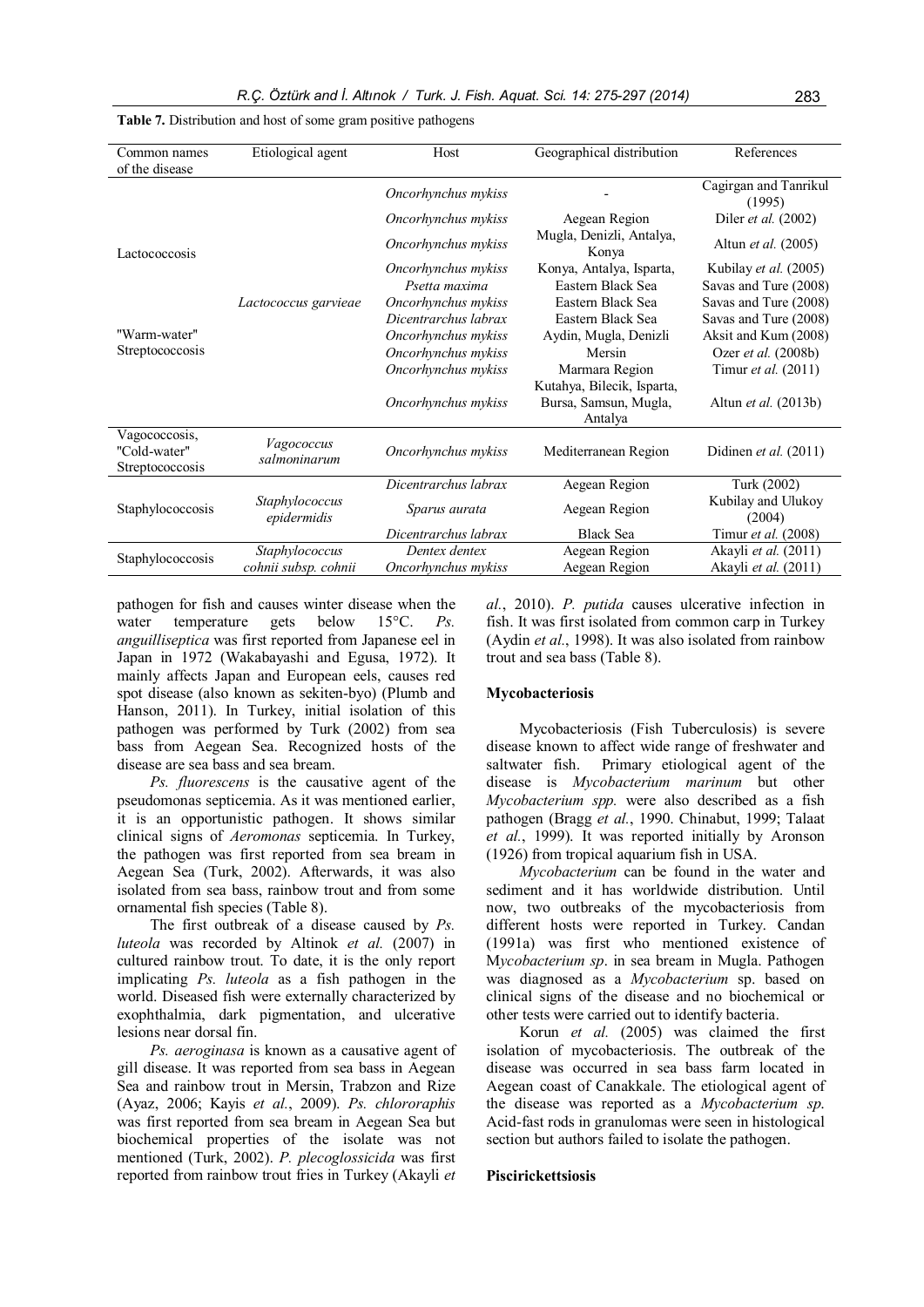| Common<br>names of the<br>disease | Etiological agents      | Host                    | Geographical<br>distribution | References               |
|-----------------------------------|-------------------------|-------------------------|------------------------------|--------------------------|
|                                   | Pseudomonas sp.         | Stizostedion lucioperca | Eğirdir                      | Timur and Timur (1985)   |
|                                   |                         | Sparus aurata           | Aegean Region                | Turk (2002)              |
|                                   |                         | Dicentrarchus labrax    | Aegean Region                | Turk (2002)              |
|                                   |                         | Oncorhynchus mykiss     | Sakarya                      | Akayli and Timur (2004)  |
| Haemorrhagic<br>septicaemia,      | Pseudomonas fluorescens | Poecilia reticulata     | Istanbul<br>(Aquarium)       | Akayli and Korun (2004)  |
| Fin Rot                           |                         | Oncorhynchus mykiss     | Ankara                       | Ozkok (2005)             |
|                                   |                         | Dicentrarchus labrax    | Adana                        | Matyar (2007)            |
|                                   |                         | Oncorhynchus mykiss     | Trabzon, Rize                | Kayis et al. (2009)      |
|                                   |                         | Oncorhynchus mykiss     | <b>Black Sea</b>             | Timur et al. (2011)      |
| Ulcerative                        |                         | Cyprinus carpio         |                              | Aydin et al. (1998)      |
| disease.                          | Pseudomonas- putida     | Carassius auratus       |                              | Aydin et al. (1998)      |
| Haemorrhagic                      |                         | Oncorhynchus mykiss     | Ankara                       | Ozkok (2005)             |
| ascites                           |                         | Oncorhynchus mykiss     | Trabzon                      | Altinok et al. (2006)    |
|                                   |                         | Dicentrarchus labrax    | Adana                        | Matyar (2007)            |
| Red spot                          |                         | Dicentrarchus labrax    | Aegean Sea                   | Turk (2002)              |
| disease.<br>Sekiten-byo           | P. anguilliseptica      | Sparus aurata           | Izmir, Mugla                 | Canak (2011)             |
|                                   |                         | Dicentrarchus labrax    | Mugla                        | Ayaz (2006)              |
| Gill disease                      | P. aeroginasa           | Oncorhynchus mykiss     | Mersin                       | Yildirim and Ozer (2010) |
|                                   |                         | Oncorhynchus mykiss     | Trabzon, Rize                | Kayis et al. (2009)      |
|                                   | P. chlororaphis         | Dicentrarchus labrax    | Aegean Region                | Turk (2002)              |
| Haemorrhagic<br>ascites           | P. plecoglossicida      | Oncorhynchus mykiss     |                              | Akayli et al. (2010)     |
|                                   | P. luteola              | Oncorhynchus mykiss     | Trabzon                      | Altinok et al. (2007)    |

Table 8. Distribution and host range of *Pseudomonas spp* 

Piscirickettsiosis is a bacterial infection that caused by Piscirickettsia salmonis. The disease was also known as salmonid rickettsial septicemia. It primarily affects salmonids reared in sea cages. The disease has been known since 1939 (Plumb and Hanson, 2011). After half decade of piscirickettsiosis outbreaks, it has been observed in cultured coho salmon in Chile and caused heavy mortalities (Bravo and Campos, 1989). Subsequently, the bacterium was isolated from Atlantic salmon in Norway, Canada and Ireland (OIE, 2013; Olsen et al., 1997; Rodger and Drinan, 1993) and tilapia in Taiwan (Chern and Chao, 1994).

During 2003, first outbreak of the disease occurred in sea bass farm on the coast of the Black Sea in Turkey. Isolated bacterium was described as rickettsia-like organism (RLO) (Timur et al., 2005). Different pathogen species, L. anguillarum and P. damselae subsp. piscicida were also isolated from examined fish. To date, it is the only confirmed report of the pathogen in Turkey.

## Bacterial Kidney Disease (BKD)

Bacterial kidney disease is a chronic disease that causes high mortalities particularly in salmonids. Etiological agent of the disease is Renibacterium salmoninarum (syn. Corynebacterium salmonis) which targets the fish kidney and causes white spots.

Thus, it was named as kidney disease. The disease is generally observed in salmonids and first reported in Atlantic salmon in 1990 in Scotland (Austin and Austin, 2012), but etiological agent was first isolated in 1956 (Ordal and Earp, 1956). Subsequently, BKD occurred in Finland (Rimaila, 2002), Japan (Kimura and Awakura, 1977) and Canada (Evelyn et al., 1973).

In Turkey, first attempt was made to isolate R. salmoninarum from diseased rainbow trout in Bayindir Dam, Ankara (Halici et al., 1977) but biochemical tests used to isolate the bacterium did not match with R. salmoninarum. Therefore, it should be misidentification of R. salmoninarum. Later, mixed colonies of Y. ruckeri and R. salmoninarum were isolated from cultured Black Sea salmon (Salmo trutta labrax) in the Eastern Black Sea Region and results were confirmed by sequencing 501 base pairs of DNA fragment from 16s rDNA gene of the R. salmoninarum (Savas et al., 2006).

## Other Bacterial Fish Pathogens

Some bacteria are well-studied by scientists and known as fish pathogens. Most of the bacteria classified as well-recognized pathogens are economically important and causes heavy mortalities or has a wide host range and distribution. For other bacterial fish pathogens there are limited information available. Whenever there is limited information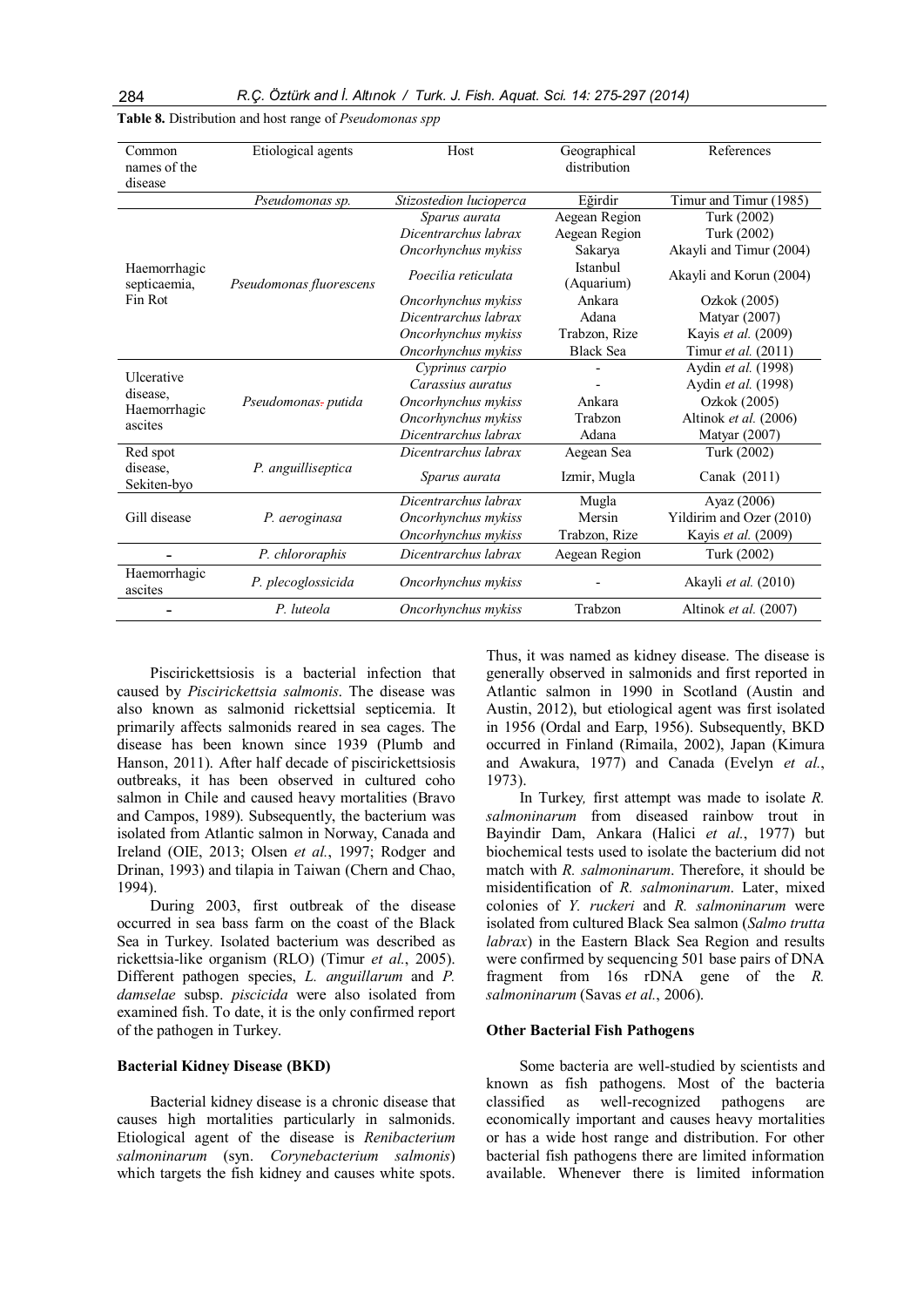available, it could be possible that either the disease is new emerging disease or it is rarely encountered. It is also possible that some of them are recognized as secondary or opportunistic pathogens and unusual stress factors may play a key role in their occurrence. Bacteria, which were reported as a fish pathogens in Turkey without adequate information were also discussed (Table 9).

## Edwardsiella Infections (Enteric Septicemia)

Two species of genus Edwardsiella are recognized as fish pathogens. These are E. ictaluri and E. tarda. E. tarda is not only a fish pathogen but also human pathogen. E. tarda causes red disease of eels and fish gangrene of catfish. The disease was first isolated from cultured eel in Asia (Hoshina, 1962).

Edwardsiellosis caused by E. tarda which causes serious mortality in marine and freshwater fish, including catfish, carp, eel, flounder, seabream tilapia, and yellowtail (Plumb and Hanson, 2011). It has not been isolated from any fish species in the Turkey.

On the other hand, E. ictaluri is the causative agent of enteric septicemia of catfish or hole in the head disease was first reported in catfish in USA (Hawke et al., 1981). Subsequently, the disease, was observed in Australia (How et al., 1983) and Taiwan (Chung and Kou, 1983).

E. ictaluri was first isolated from rainbow trout in Ankara in Turkey (Keskin et al., 2004), however, infected fish didn't show any clinical sign. To date, it remains as the only E. ictaluri isolation in Turkey (Table 9).

## Ph. damselae subsp. damselae Infection

The disease caused by Photobacterium damselae subsp. damselae (Formerly known as Vibrio damsela) is skin ulcer. It was initially isolated from blacksmith (Chromis punctipinnis) (Love et al., 1981). The

| Common name<br>of the disease                                       | Etiological agent<br>Host                                       |                                                                                                                                 | Geographical<br>distribution                                                      | References                                                                                                                |
|---------------------------------------------------------------------|-----------------------------------------------------------------|---------------------------------------------------------------------------------------------------------------------------------|-----------------------------------------------------------------------------------|---------------------------------------------------------------------------------------------------------------------------|
|                                                                     | Arcobacter cryaerophilus<br>(Campylobacter<br>cryearophila)     | Oncorhynchus mykiss                                                                                                             | Marmara Region                                                                    | Bulut and Aydin (2004)                                                                                                    |
|                                                                     | Aerococcus viridans                                             | Oncorhynchus mykiss                                                                                                             | Mersin                                                                            | Ozet el al. (2008)                                                                                                        |
|                                                                     | Burkholderia cepacia                                            | Oncorhynchus mykiss<br>T. mediterraneus                                                                                         | Trabzon, Rize<br>Trabzon                                                          | Kayis et al. (2009)<br>Boran et al. (2013)                                                                                |
| Necrotic<br>kidney,<br>Hyperemia of<br>the mouth                    | Citrobacter braakii                                             | Oncorhynchus mykiss                                                                                                             | <b>Bursa</b>                                                                      | Altun <i>et al.</i> (2013c)                                                                                               |
|                                                                     | Citrobacter freundii                                            | Oncorhynchus mykiss<br>Oncorhynchus mykiss                                                                                      | Erzurum<br>Trabzon, Rize                                                          | Saglam et al. (2006)<br>Kayis et al. (2009)                                                                               |
| Enteric<br>septicemia of<br>catfish, hole in<br>the head<br>disease | Edwardsiella ictaluri                                           | Oncorhynchus mykiss                                                                                                             | Ankara                                                                            | Keskin et al. (2004)                                                                                                      |
|                                                                     | Enterobacter cloacae                                            | Oncorhynchus mykiss                                                                                                             | Trabzon, Rize                                                                     | Kayis et al. (2009)                                                                                                       |
| Septicemia                                                          | Escherichia vulneris                                            | Oncorhynchus mykiss,<br>Carassius Carassius,<br>Poecilia sp.                                                                    | Erzurum                                                                           | Aydin <i>et al.</i> (1997)                                                                                                |
| Hemorrhagic<br>septicemia                                           | Hafnia alvei                                                    | Oncorhynchus mykiss<br>Oncorhynchus mykiss                                                                                      | Ankara<br>Trabzon, Rize                                                           | Ozkok (2005)<br>Kayis et al. (2009)                                                                                       |
| <b>Vibriosis</b>                                                    | Photobacterium damselae<br>subsp. damselae<br>(Vibrio damselae) | Sparus aurata<br>Dicentrarchus labrax<br>Dicentrarchus labrax<br>Oncorhynchus mykiss<br>Oncorhynchus mykiss<br>T. mediterraneus | Mugla<br>Aegean Region<br>Antalya<br><b>Black Sea</b><br>Trabzon, Rize<br>Trabzon | Akayli (2001)<br>Turk (2002)<br>Korun (2004b)<br>Timur et al. (2008)<br>Kayis et al. (2009)<br>Boran <i>et al.</i> (2013) |
|                                                                     | Plesiomonas shigelloides                                        | Poecilia reticulata                                                                                                             | Istanbul (Aquarium)                                                               | Akayli and Zeybek<br>(2005)                                                                                               |
|                                                                     |                                                                 | Oncorhynchus mykiss                                                                                                             | Trabzon, Rize                                                                     | Kayis et al. (2009)                                                                                                       |
| Septicemia                                                          | Serratia liquefeciens                                           | Oncorhynchus mykiss<br>Oncorhynchus mykiss                                                                                      | Erzurum<br>Trabzon, Rize                                                          | Aydin et al. (2001)<br>Kayis et al. (2009)                                                                                |
| Ulcer,<br>Hemorrhage                                                | Shewanella putrefaciens<br>grp                                  | Dicentrarchus labrax<br>Oncorhynchus mykiss<br>Carassius auratus                                                                | Aegean Region<br>Trabzon, Rize                                                    | Korun et al. (2009)<br>Kayis et al. (2009)                                                                                |
|                                                                     |                                                                 | auratus                                                                                                                         | Bursa (Aquarium)                                                                  | Altun et al. (2013a)                                                                                                      |

Table 9. Distribution and host range of other bacterial pathogens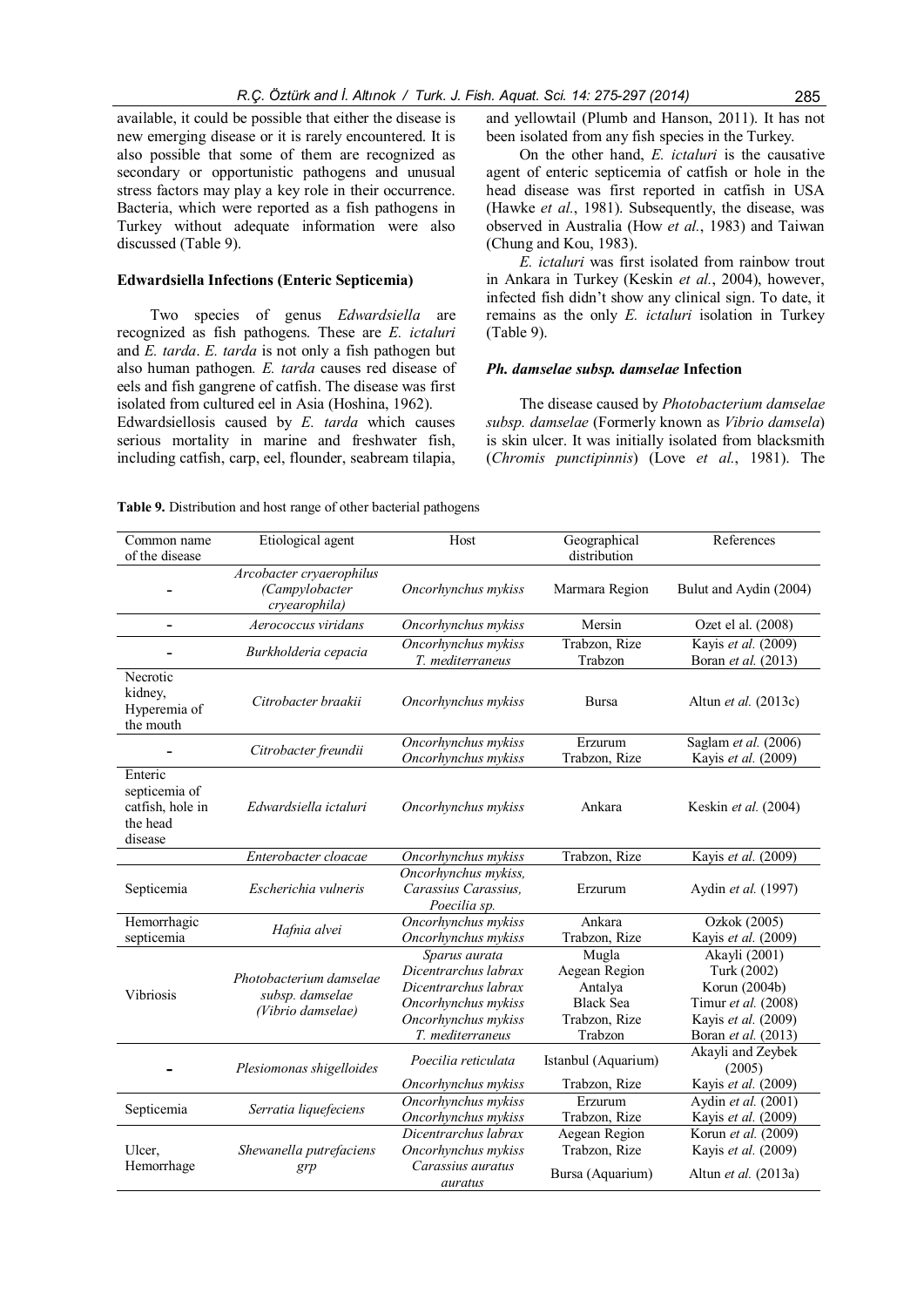bacterium is not only a fish pathogen but also human pathogen. It effects variety of marine fish spp. Damsel fish seems to be most susceptible to this pathogen.

It is one of the most important diseases in cultured European sea bass (Korun, 2004b). Initial isolation was fulfilled from sea bream in Mugla, Turkey (Akayli, 2001). In same region, it was also isolated from sea bass (Turk, 2002). Subsequently, the pathogen was reported from rainbow trout and horse mackerel in Black Sea (Timur et al., 2008; Kayis et  $al., 2009; Boran et al., 2013)$  (Table 9). It should be noted that only mixed bacteria colonies were isolated in all of these disease cases. Thus, pathogenicity of the bacterium is unclear in Turkey and the causative agent probably plays secondary pathogen role in most of the cases.

## Plesiomonas shigelloides Infection

Plesiomonas shigelloides was first isolated from rainbow trout in Portugal in 1984 (Cruz et al., 1986). Subsequently, pathogen also isolated from catfish, sturgeon, rainbow trout, eel and gourami in Germany (Klein et al., 1993). Hemorrhages around the vent and protruded anus generally occur after infection (Austin and Austin, 2012). The pathogen is also the etiological agent of diarrhea in humans (Klein et al., 1993).

Akayli and Zeybek (2005) was first reported the isolation of P. shigelloides from guppies (Poecilia reticulate) which were collected from different aquarium stores. After four years, the pathogen was reported from rainbow trout in Trabzon (Kayis et al., 2009) (Table 9).

#### Serratia liquefeciens Infection

Serratia liquefeciens is recognized as a potential fish pathogen belonging to Enterobacteriaceae family and it is the causative agent of bacterial septicemia (Woo and Bruno, 2011). The bacterium was isolated in different countries, for instance, from turbot in France (Vigneulle and Baudin, 1995), arctic char (Salvelinus alpinus) in U.S.A (Starliper, 2001) and from Atlantic salmon in Scotland (McIntosh and Austin, 1990).

It was first isolated from rainbow trout in 2001 in Erzurum, Turkey (Aydin et al., 2001). Following isolation was reported in Trabzon from rainbow trout (Kayis et al., 2009). So far, the pathogen has never associated with serious outbreaks in Turkey (Table 9).

#### Citrobacter Infection

Citrobacter freundii was first reported as an emerging fish pathogen from sunfish (Mola mola) in Japan (Sato et al., 1982). After initial isolation, it was also isolated from Atlantic salmon in USA (Baya et al., 1990), rainbow trout in Spain which caused high mortalities with IPNV (Sanz, 1991) and from carp in India (Karunasagar et al., 1992). C. freundii is an opportunistic pathogen. Thus, stress, and pollution play a key role in infection occurrence (Sanz, 1991; Whalen et al., 2007).

In Turkey, it was isolated from rainbow trout in Erzurum (Saglam *et al.*, 2006) but there is no clear information about bacterial pathogenicity. After few years, it was also isolated from rainbow trout in Trabzon (Kayis et al., 2009). In both events, no heavy mortalities were observed. Besides that, another Citrobacter species, Citrobacter breakii was first reported as a fish pathogen in Bursa (Altun et al., 2013c) (Table 9).

#### Arcobacter cryaerophilus Infection

The bacterium is part of the normal micro flora of freshwater fish (Aydin et al., 2000b). Since the bacterium is ubiquitous in the environment and fish, it is not surprising that it might be opportunistic fish pathogen. It was first described as an emerging fish pathogen and isolated from rainbow trout in Balikesir and Canakkale (Aydin et al., 2000). After that, pathogenicity of the bacterium was confirmed by experimental infections which were performed on rainbow trout, and albino crosses (Bulut and Aydin, 2004) (Table 9). Infected fish showed pale gills, watery spleens, hemorrhages and bloody fluid in intestine.

## Shewanella putrefaciens Infection

Disease caused by S. putrefaciens was first occurred in farmed rabbit fish (Siganus rivulatus) in Red Sea in 1985 and caused heavy mortalities (Saeed et al., 1987). After initial report, it was isolated from both common carp (Cyprinus carpio) and rainbow trout farms located in Poland (Kozinska and Pekala, 2004).

Korun et al. (2009) was first reported the outbreak of a disease caused by S. putrefaciens from European sea bass in Aegean Region of Turkey. In the same year, the bacterium was also reported from rainbow trout in Trabzon (Kayis et al., 2009) (Table 9).

#### Aerococcus viridans

The bacterium was described as a pathogen and caused low mortalities in lobsters (Homarus gammarus L.) (Gjerde, 1984). Ozer et al. (2008) isolated A. viridans from cultured rainbow trout in Mersin (Table 9). Fish infected with A. viridans showed darkened skin, exophthalmia and hemorrhages in liver.

## Hafnia alvei

Hafnia alvei is one of the causative agents of the hemorrhagic septicemia. It was first reported as a fish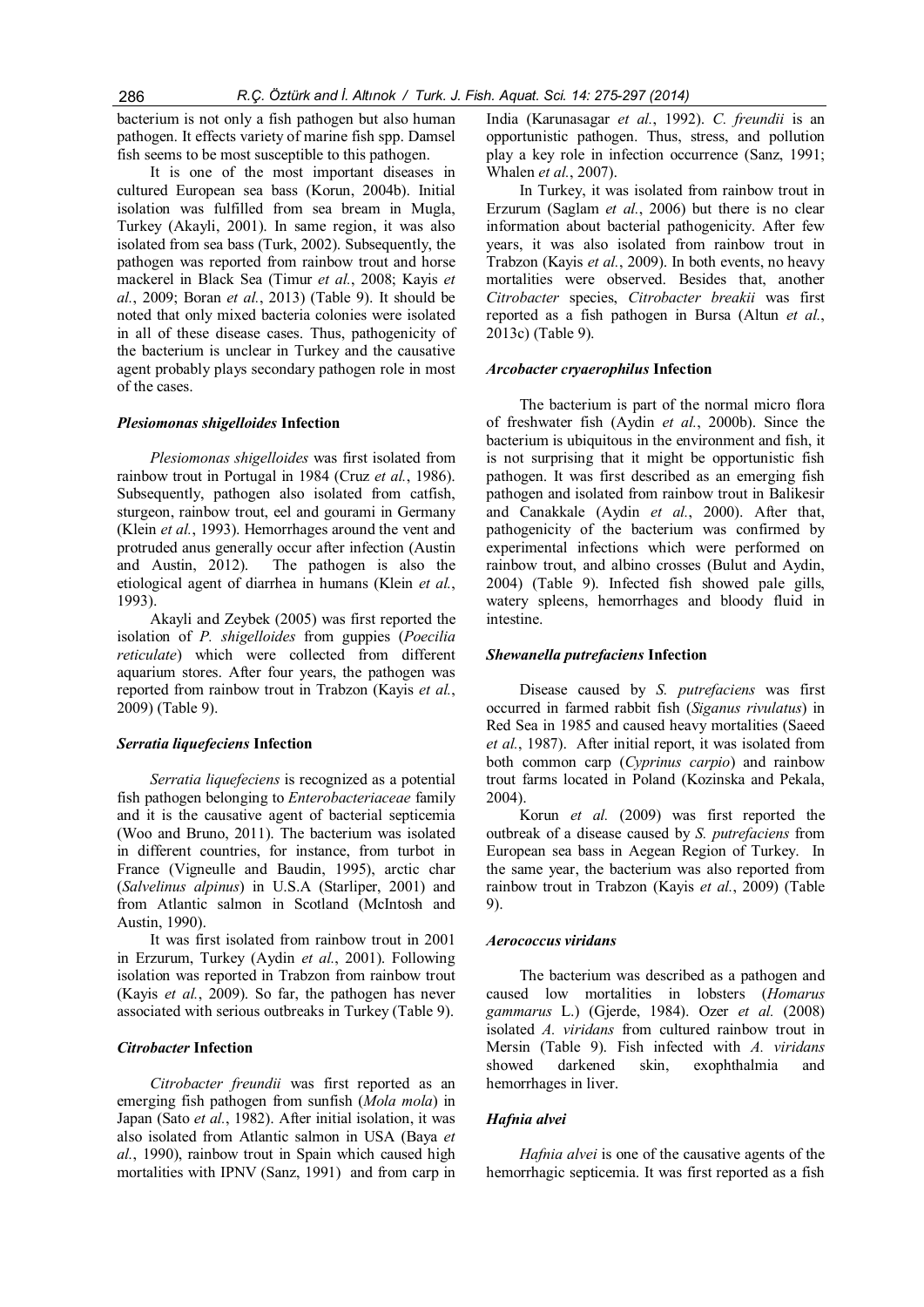pathogen from rainbow trout in Bulgaria (Gelev and Gelev, 1988). Subsequent outbreak occurred in cherry salmon  $(O. masou)$  in Japan and confirmed its pathogenicity. If API Biochemical Test System is used for identification, the bacterium could be misidentified as Y. ruckeri or vice versa. The pathogen was isolated from rainbow trout in Ankara, Rize and Trabzon (Ozkok, 2005; Kayis et al., 2009) (Table 9).

## Enterobacter cloacae

Enterobacter clocae was isolated from mullet (Mugil cephalus) in India. Bath challenge was performed and pathogenicity was determined (Sekar et al., 2008). In Turkey, Kayis et al. (2009) recovered the disease organism from rainbow trout in Trabzon and Rize (Table 9).

## Viral Fish Diseases

## IPNV

The causative agent is Infectious pancreatic necrosis virus (IPNV) which belongs to Birnaviridae group. It is icosahedral in shape, unenveloped and has a double stranded RNA genome. IPN is an infectious systemic disease that has been recognized to have worldwide distribution in a wide range of fish. It causes high mortalities especially in fry and fingerling salmonids. The virus can be vertically and horizontally transmitted. Thus, the only way to get rid of the virus is the destruction of the stock (Olson and Thomas, 1994). Wood et al. (1955) was first described the IPNV.

In Turkey, first IPNV particles were reported from rainbow trout organs after histopathological examination (Timur et al., 1993). After a decade, existence of IPNV was proved by RT-PCR (Candan, 2002). Subsequently, IPNV has been reported from different parts of Turkey and findings suggest wide distribution of the virus in Turkey (Table 10).

## **VHSV**

Viral hemorrhagic septicemia (VHS) is a severe viral disease caused by VHS virus. The virus belongs to the family Rhabdoviridae, genus Novirhabdovirus. The disease was first occurred in rainbow trout in Germany (Schaperclaus, 1938). It is responsible for severe economic losses in rainbow trout farms in Europe (Woo and Bruno, 2011). VHSV was thought to have a predilection for salmonids, especially rainbow trout. Over the years, host range of the pathogen has expanded. For instance, Atlantic cod, pike, turbot, sea bass, Coho salmon, brown trout (Castric and Kinkelin, 1980; Jensen et al., 1979; Meier and Vestergard, 1980; Rasmussen, 1965; Winton *et al.*, 1989). Unlike IPNV, there is no clear evidence about vertical transmission of the virus, but

it is likely that, it can be transmitted horizontally and in many cases survivors become asymptomatic carriers. Salmonid fries are the most susceptible fish species to the virus. Mortality rates can reach up to 80-90%.

VHSV was first isolated in Trabzon, Turkey from cultured turbot fry and brood stock in 2004 (Kalayci et al., 2006; Nishizawa et al., 2006). Subsequent isolations (Table 10) of VHSV in the Black Sea Region proved the existence of VHSV in Turkey (Altuntas and Ogut, 2010).

#### Viral Erythrocytic Necrosis (VEN)

The etiological agent of the disease is an iridovirus, named as erythrocytic necrosis virus (ENV). It was first reported in 1969 and identified as piscine erythrocytic necrosis (Laird and Bullock, 1969). Since its initial recognition, the virus has been recovered as a pathogen from a wide variety of fish species from different countries, for instance, sea bass in Spain (Pinto et al., 1989), coho salmon in Japan (Takahashi et al., 1982), pacific herring in Alaska (Meyers et al., 1986), coho salmon in Chile (Reyes and Campalans, 1987) and eel in Taiwan (Chen et al., 1985). Unlike VHSV and IPNV, VEN has not been recognized as a severe disease, it causes nominal mortalities in regard to other viral infections.

In 2008, viral erythrocytic infection occurred in cultured Mediterranean sea bass in Black Sea (Timur et al., 2008). It is the only recorded report that has been made to date in Turkey (Table 10).

#### Lymphocystis

Lymphocystis is caused by a lymphocystis virus. It has been reported from wide variety of both freshwater and marine fish species from all over the world. It is one of the oldest and the best known fish virus. It has been known as a causative agent of a disease since 1874 (Plumb and Hanson, 2011). It was reported from ornamental fish in USA (Niggrelli and Ruggieri, 1965), Red Sea, Bering Sea, Mediterranean Sea (Anders, 1989) and Korea (Hossain et al., 2007). The causative agent of the virus was isolated from Sea Bream in Mugla, Turkey (Candan, 1991b). There is not any report of severe disease outbreak associated with Lymphocystis in Turkey (Table 10).

#### Carp Pox

It is also known as a fish pox or epithelioma papillosum, caused by a herpes virus. Like lymphocystis, it is one of oldest known fish disease. The virus was first recorded in 15th century (Hedrick and Sano, 1989). It was mainly reported from carp producer countries such as European countries, United States and Far East countries. Sano et al. (1985) was reported that, the most susceptible hosts of the virus are common carp and koi carp.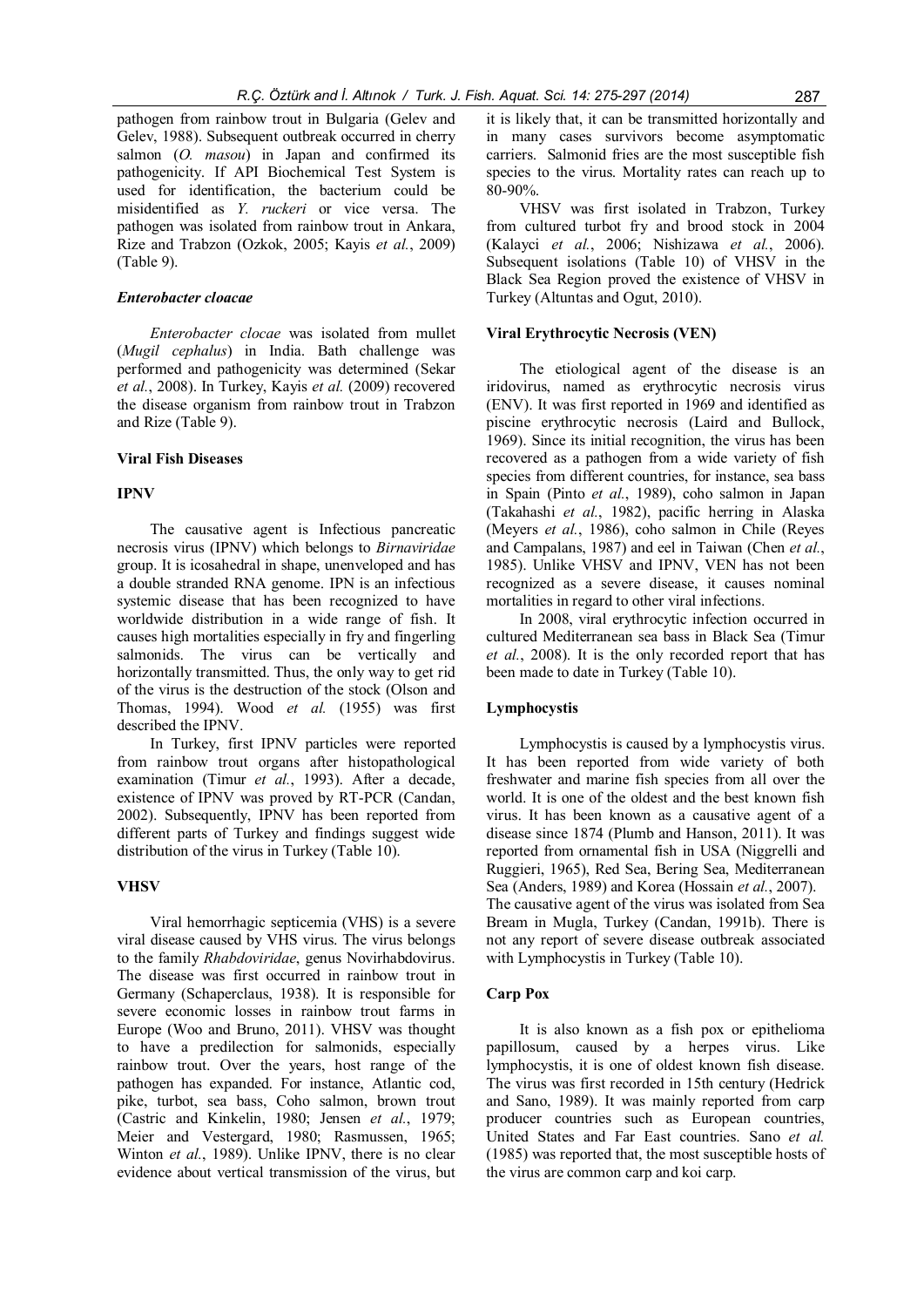| Virus                                      | Abbreviation | Genome       | Classification                         | Identified host      | Geographical distribution                                                                                                                                                                                                                          | References                  |
|--------------------------------------------|--------------|--------------|----------------------------------------|----------------------|----------------------------------------------------------------------------------------------------------------------------------------------------------------------------------------------------------------------------------------------------|-----------------------------|
|                                            |              |              |                                        | Oncorhynchus mykiss  | Different parts of Turkey                                                                                                                                                                                                                          | Candan (2002)               |
|                                            |              |              |                                        | Oncorhynchus mykiss  | Ordu, Samsun, Tokat, Trabzon                                                                                                                                                                                                                       | Albayrak and<br>Ozan (2010) |
|                                            |              |              |                                        | Oncorhynchus mykiss  | Eastern Black Sea                                                                                                                                                                                                                                  | Ogut and Altuntas<br>(2012) |
| Infectious<br>pancreatic<br>necrosis virus | <b>IPNV</b>  | $d$ s $RN$ A | Birnaviridae.<br>Aquabirnavirus        | Oncorhynchus mykiss  | Adana, Adiyaman, Ankara,<br>Antalya, Artvin, Aydin,<br>Bilecik, Bolu, Burdur, Denizli,<br>Duzce, Elazig, Eskisehir,<br>Gumushane, Hatay, Izmir,<br>Kahramanmaras, Kayseri,<br>Mugla, Ordu, Sakarya,<br>Samsun, Tokat, Trabzon,<br>Usak, Zonguldak, | Kalayci et al.<br>(2012)    |
|                                            |              |              |                                        | Dicentrarchus labrax | Antalya, Mugla, Ordu                                                                                                                                                                                                                               | Kalayci et al.<br>(2012)    |
|                                            |              |              |                                        | Oncorhynchus mykiss  | Elazig, Malatya, Sivas,<br>Erzincan, Sanliurfa,<br>Kahramanmaras, Erzurum                                                                                                                                                                          | Gurcay et al.<br>(2013)     |
|                                            |              |              | Rhabdoviridae.<br>Novirhabdoviru       | Psetta maxima        | Trabzon                                                                                                                                                                                                                                            | Nishizawa et al.<br>(2006)  |
|                                            |              |              |                                        |                      | Scopthalmus maximus                                                                                                                                                                                                                                | Trabzon                     |
| Viral                                      |              |              |                                        | Merlangius merlangus | Eastern Black Sea                                                                                                                                                                                                                                  | Altuntas and<br>Ogut (2010) |
| haemorrhagic<br>septicemia virus           | <b>VHSV</b>  | ssRNA        |                                        | Oncorhynchus mykiss  | Bolu                                                                                                                                                                                                                                               | Kalayci et al.<br>(2012)    |
|                                            |              |              | S                                      | Sparus aurata        | Izmir                                                                                                                                                                                                                                              | Kalayci et al.<br>(2012)    |
|                                            |              |              |                                        | Dicentrarchus labrax | Antalya, Mugla, Izmir                                                                                                                                                                                                                              | Kalayci et al.<br>(2012)    |
|                                            |              |              |                                        | Psetta maxima        | Trabzon, Mugla                                                                                                                                                                                                                                     | Kalayci et al.<br>(2012)    |
| Lymphocystis<br>disease virus              |              | dsDNA        | Iridoviridae.<br>Lymphocystis<br>virus | Sparus aurata        | Mugla                                                                                                                                                                                                                                              | Candan (1991b)              |
| Erythrocytic<br>necrosis virus             | <b>ENV</b>   | dsDNA        | Iridoviridae                           | Dicentrarchus labrax | <b>Black Sea</b>                                                                                                                                                                                                                                   | Timur et al.<br>(2008)      |
| Cyprinid herpes<br>virus 1(Carp<br>pox)    | CHV-1        | <b>ssRNA</b> | Rhabdoviridae                          | Cyprinus carpio      |                                                                                                                                                                                                                                                    | Timur (1991a)               |

Table 10. Distribution and host range of viral diseases

Since it is restricted to cyprinids and carp production rates are low in Turkey, it is not considered as a serious disease problem in Turkey. It was first reported by Timur (1991a) from mirror carp in Antalya (Table 10).

#### Prevention and Treatment

The ideal way to control infectious fish diseases is to prevent exposure to pathogenic agents whenever possible, thus avoiding most devastating health problems through biosecurity (Plumb and Hanson, 2011). However, when dealing with the aquatic environment, it is virtually impossible to define all disease-causing agents and keep them isolated from the fish host. Water provides an excellent medium for transfer of many communicable agents from fish to fish or from locality to locality. Moreover, many disease-causing organisms are endemic to the aquatic environment and are opportunistic, facultative pathogens that remain viable under various conditions (Plumb and Hanson, 2011).

Aquaculture is a vital source of food and still the fastest growing animal food producing sector. As a result of intensive fish farming and stressful conditions, infectious diseases, especially bacterial and viral origins, became one of the most important

limiting factor in aquaculture facilities. Some diseases do not always reveal themselves in a clinical form. These types of diseases, e.g. BKD, furunculosis and ERM pose real risk of transferring the pathogen with fish movements (Hirvela et al., 2006). Therefore, it is obligatory to apply transportation restrictions. These may prevent the spread of the diseases or slow down the transmission. It may require efficient monitoring, dissuasive and financial sanctions. In some instances, it is really hard to get rid of the disease. Complete disposition of infected fish and disinfection of facilities, especially hatcheries, may be more economical than the losses associated with mortalities. The best practice for the elimination of IPNV, VHSV, BKD and furunculosis is prevention by the use of disease-free stocks if possible.

Since fish are poikilothermic, they react more quickly to environmental change than homothermic terrestrial animals. Fish respond quickly any kind of environmental changes such as temperature change, excessive or insufficient dissolved gasses in the water, metabolites, or chemical additives, and so forth, to which they are unable to adapt. These factors increase fish susceptibility to infectious agents and compromise their immune response (Plumb and Hansen, 2011).

In aquaculture, the usage of antimicrobial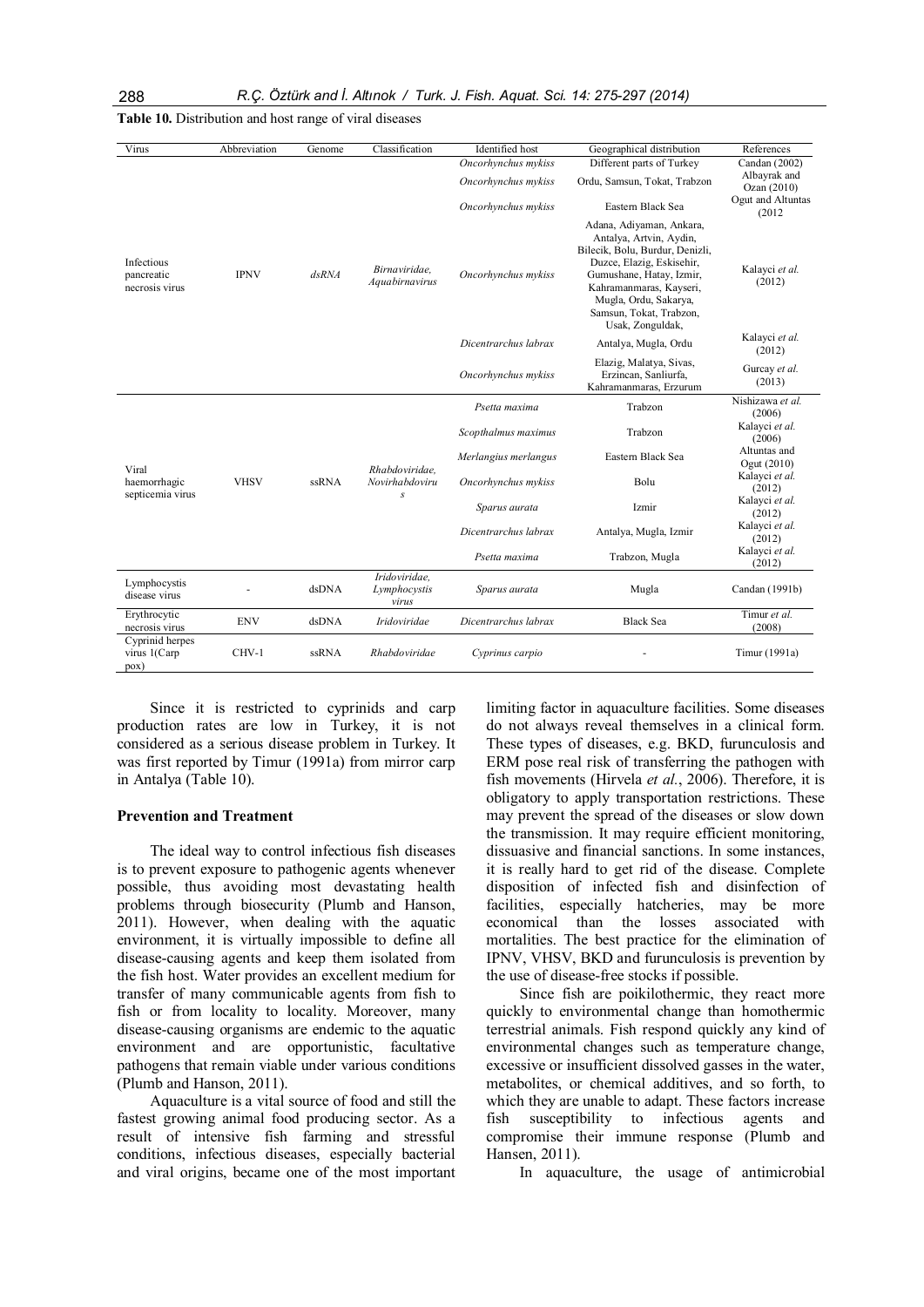compound was started in 1940s against furunculosis (Austin and Austin, 2012; Gutsell, 1946). Intensive fish farming is the main reason for the use of high amount of antimicrobial drugs. Incorrect usage of antimicrobials in veterinary medicine and in aquaculture as a growth promoter, prophylaxis and therapeutic purposes leads to bacterial resistance to the antibiotics and also, accumulation antibiotic residue in fish. Bacteria may develop resistance to antimicrobials if used too often, over an extended period of time, or if applied improperly. Oxytetracycline, sulfadimethoxine, tetramycine, tetracycline are among the most frequently used antibiotics (Plumb and Hanson, 2011). Consequently, most of the bacteria has already acquired resistance against these antibiotics (unpublished data). On the other hand, florfenicol is a newly introduced antibiotic to aquaculture (Kayis, 2009). Therefore most of the bacteria strains are susceptible against it. In Both in EU member states and the USA, limited antimicrobial agents are licensed for use in finfish and their use in aquaculture products that are for human consumption is very limited (Matyar, 2007). In contrast, in most of the developing countries, antimicrobial drug usage regulations are virtually absent, inadequate or unrestrained.

Several different kinds of antibiotics are used around the world in aquaculture for the control of bacterial diseases by adding them directly to the water or incorporating them into the feed. High frequencies of bacteria that are resistant to the antimicrobial agent have been found in aquaculture, including multiple resistant bacteria, found in fish farms and the surrounding aquatic environment. Accumulation of surplus antimicrobials and antimicrobial residues may occur in fish farms. Antimicrobial build up could establish selective pressure favoring selection and growth of antimicrobial-resistant bacteria. There is a potential risk that antimicrobial resistance genes could be disseminated into a wide range of aquatic environmental bacteria. There is also a possible flow of antimicrobial resistance genes between animal and human pathogens (Petersen et al., 2002).

Initial effectiveness of using antibiotics against various fish diseases somewhat decreased the interest in vaccine development for particular diseases. However, with the emergence of antibiotic-resistant strains of bacteria as a result of antibiotics use has drawn significant attention back to vaccines. Under intensive rearing conditions, vaccines can provide protection against specific disease when fish are the most susceptible and provides long-term immunoprotection (Plumb and Hanson, 2011). Unlike antibiotics, vaccines do not leave any residue and they are safe for applied fish. Depending on the fish and environmental conditions, vaccination can be performed orally, by immersion or by injection. Like antibiotics, vaccines cannot totally eliminate all of the disease organism. Vaccinated fish can become carriers and can play role as a disease reservoir. That

might have an impact on wild stocks, which interact with vaccinated fish especially in sea cages.

Antibiotics are commonly used for treatment of these diseases but bacteria develop antibiotic resistant. To overcome these problems, fish should be vaccinated. Many attempts have been made to vaccinate fish against vibriosis and yersiniosis by using simple killed bacterin preparations. Immunization with killed bacteria has been attempted and protection obtained by immersion by feeding as a feed additive or by injection with the killed bacteria has been minimal. Better protection has been obtained by administering the killed bacteria by injection in combination with an emulsified adjuvant (Cane, 2013). However, immune responses to live vaccines are generally of greater magnitude and of longer duration than those produced by killed or subunit vaccines. Attenuated vaccines have some advantages over killed bacterin vaccines. They are living and invasive, thereby facilitating vaccine uptake and they establish low-grade infections resulting in the stimulation of cellular immunity and typically establish longer-lasting immunity (unpublished data).

Nowadays, live attenuated bacterial vaccines have been developed to immunize fish against several bacterial diseases. Direct and random approaches can be used to induce mutations into bacterial pathogens to achieve attenuation. Direct approaches include mutation or deletion of genes involved in metabolic pathways and/or pathogenesis, while random approaches include genetic methods such as transposon mutagenesis or the use of chemicals such as antibiotics (Cane, 2013). Sometime mutations are reversible especially when bacteria mutated by chemicals or by passages. This situation poses a risk for both host and environment. To encounter such problems, bacteria should be mutated by inactivation of genes involved in the metabolic pathways which are necessary for bacterial growth and survival in vivo. Examples of biochemical pathways targeted to produce attenuated strains include the following: aromatic amino acid biosynthesis, purine biosynthesis, capsule biosynthesis, galactose epimerase and adenylate cyclase (Tatum and Briggs, 2005). These mutant bacteria were unable to increase their number to make disease; therefore they cannot survive long enough to create diseases (Roberts et al., 1990). Bacteria have a linear biochemical network for the synthesis of aromatic amino acid. The biosynthesis of aromatic amino acids from core primary metabolism initiates via the shikimate pathway, leading to the synthesis of chorismate. Shikimate pathway is catalyzed by 5 enolpyruvylshikimate 3-phosphate synthase, which leads to the synthesis of enolpyruvylshikimate 3 phosphate (EPSP) encoded by aroA gene. The final step in the shikimate pathway is catalyzed by chorismate synthase which converts EPSP to chorismate encoded by aroC gene (Oyston et al., 1996; Kitzing et al., 2004; Johansson and Liden,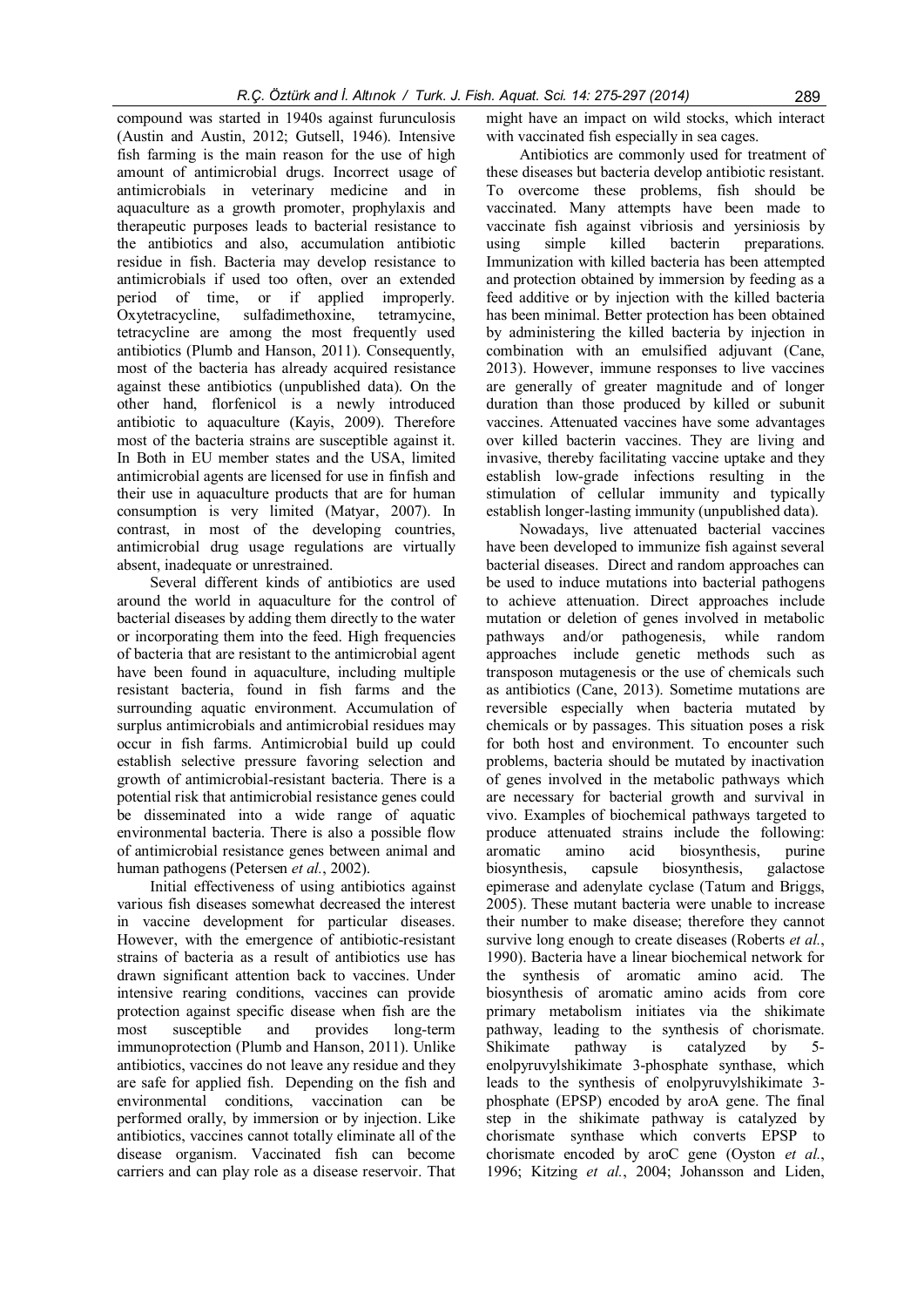2006).

Novel live attenuated vaccines have been developed against pathogenic L. anguillarum and Y. ruckeri by deleting their aroA and aroC genes. Therefore bacteria are incapable of expressing aroA and aroC metabolic genes. This mutation is a deletion that the mutation leads to the failure to chorismate synthase that catalyzes the last step in the common shikimate pathway leading to aromatic compounds. The vaccination of rainbow trout with the *aro*A and aroC mutant as a live vaccine conferred significant protection (relative percentage survival≥92%) against the pathogenic wild-type strain of L. anguillarum or Y. ruckeri. aroA and aroC mutant L. anguillarum and aroA and aroC mutant Y. ruckeri can be used as a live vaccine to protect fish from vibriosis and yersiniosis, respectively when fish are 3 grams or older (TUBITAK, Project no. 110O886).

## Acknowledgements

This project was funded by The Scientific and Technological Research Council of Turkey (TUBITAK, Project no. 110O886). Manuscript was reviewed by Dr. Huseyin Kucuktas at Auburn University, USA.

### References

- Ajmal, M. and Hobbs, B.C. 1967. Species of corynebacterium and pasteurella isolated from diseased salmon, trout and rudd. Nature, 215: 142-143
- Akayli, T. 2001. Diagnosis of vibriosis by elisa and methods in cultured Sea bream (Sparus auratus, l 1758). Phd. thesis. Istanbul University.
- Akayli, T. and Korun, J. 2004. Bir lepistes üretim ünitesindeki balıklarda (Poeciltia reticulata) Pseudomonas fluorescens ile birlikte görülen flavobacteriosis olgusu. İstanbul Üniversitesi, Veteriner Fakültesi Dergisi, 30 (2): 133-142
- Akayli, T. and Timur, G. 2004. Yavru alabalıklarda (Oncorhynchus mykiss) pseudomonas septisemi üzerinde bir çalışma. İstanbul Üniversitesi, Veteriner Fakültesi Dergisi, 30 (1): 121-131
- Akayli, T. and Zeybek, Z. 2005. Bazı akvaryum balıklarında Plesiomonas shigelloides enfeksiyonu üzerinde bir araştırma. Ege Üniversitesi Su Ürünleri Dergisi, 22 (1-2): 31-34
- Akayli, T. 2007. Çiklet (Aulonocara maylandi) balıklarında görülen bir vibriosis olgusu. Sumder Su Ürünleri Dergisi, 27:38-40
- Akayli, T., Colak, S. and Yardimci, R.E. 2008. Bacterial infection in Sparus aurata cultured in Turkey. In: Middle East and North Africa (MENA) Region Animal Wealth Research Conference, Egypt.
- Akayli, T., Canak, O. and Basaran, B. 2010. A new pseudomonas species observed in cultured young rainbow trout (Oncorhynchus mykis

walbaum, 1792): Pseudomonas plecoglossicida. Biyoloji Bilimleri Araştırma Dergisi, 4(1):107- 111

- Akaylı, T., Çanak, O. and Başaran, B. 2011. Gökkuşağı alabalıklarında (Oncorhynchus mykiss Walbaum, 1792) görülen Aeromonas schubertii enfeksiyonu üzerine bir çalışma. Biyoloji Bilimleri Araştırma Dergisi, 4(1): 99- 106
- Akaylı, T., Urku, C. and Başaran, B. 2011. Kültür balıklarında Staphlyococcus cohnii subsp. cohnii enfeksiyonu. Istanbul University Journal of Fisheries and Aquatic Sciences, 26(1): 1-12
- Aksit, D. and Kum, C. 2008. Gökkuşağı alabalıkları (Oncorhynchus mykiss, Walbaum 1792)'nda sık görülen patojenik mikroorganizmaların tespiti ve antibiyotik duyarlılık düzeylerinin belirlenmesi. YYU Veterinerlik Fakültesi Dergisi, 19(1): 1-7
- Aksoy, S. 2009. Bir gökkuşağı alabalığı (Oncorhynchus mykiss) üretim tesisinde (Elazig) görülen motil Aeromonas septisemi. In: Ulusal Su Ürünleri Sempozyumu, Rize.
- Albayrak, H. and Ozan, E. 2010. Investigating the presence of infectious haematopoietic necrosis and infectious pancreatic necrosis virus infections in rainbow trout (Oncorhynchus mykiss walbaum, 1792). Ankara Universitesi Vet eriner Fakultesi Derg., 57: 125-129
- Altinok, I., Kayis, S. and Capkin, E. 2006. Pseudomonas putida infection in rainbow trout. Aquaculture, 261 (3): 850-855. doi: 10.1016/j.aquaculture.2006.09.009
- Altinok, I., Balta, F., Capkin, E. and Kayis, S. 2007. Disease of rainbow trout caused by Pseudomonas luteola. Aquaculture, 273 (4): 393-397. doi: 10.1016/j.aquaculture.2007.10.025
- Altun, S., Diler, A., Diler, O., Basak, K. and Isikli, B.T. 2005. Histopathology of streptococcosis in rainbow trout (Oncorhynchus mykiss walbaum). Bulletin of the European Association of Fish Pathologists, 25(3): 131-135
- Altun, S., Kubilay, A. and Diler, O. 2010. Yersinia ruckeri suslarının fenotipik ve serolojik özelliklerinin incelenmesi. Kafkas Üniversitesi Veteriner Fakültesi Dergisi, 16(1): 223-229
- Altun, S., Buyukekiz, A.G., Duman, M., Ozyigit, M.O., Karatas, S. and Turgay, E. 2013a. First isolation of Shewanella putrefaciens from Gold Fish (Carrasius auratus auratus). Israeli journal of Aquaculture, (in press, accepted in 3.4.2013) Altun, S., Buyukekiz, A.G., Duman, M., Ozyigit, M.O., Karatas, S. and Turgay, E. 2013a. First isolation of Shewanella putrefaciens from Gold Fish (Carrasius auratus auratus). Israeli journal of Aquaculture, (in press, accepted in 3.4.2013)
- Altun, S., Buyukekiz, A., Onuk, E.E., Duman, M. and Ciftci, A. 2013b. Phenotypic, genotypic characterisation and antimicrobial susceptibility determination of Lactococcus garvieae strains. Kafkas Universitesi Veteriner Fakültesi Dergisi, 19 (3): 375-381. doi: 10.9775/kvfd.2012.7754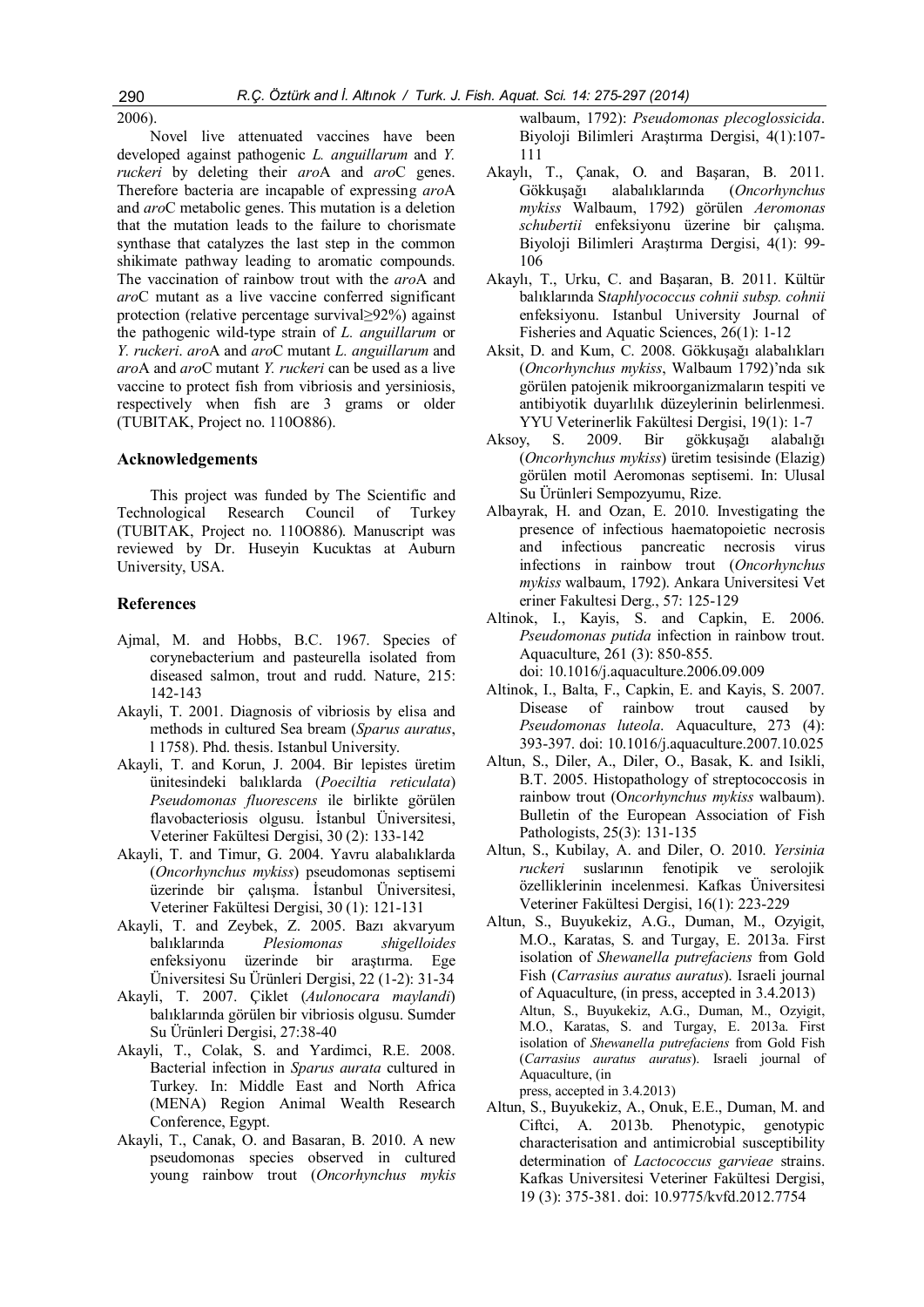Karatas, S. 2013c. First isolation of *citrobacter* braakii from rainbow trout (Oncorhynchus mykiss). The Israeli Journal of Aquaculture - Bamidgeh, 1: 9

- Altuntas, C. and Ogut, H. 2010. Monthly occurrence and prevalence of viral haemorrhagic septicaemia virus (VHSV) in Whiting merlangius merlangus. Diseases of Aquatic Organisms, 88: 107-113. doi: 10.3354/dao02161.
- Anders, K. 1989. Lymphocystis disease of fishes. In: W. Ahne and E. Kurstak (Eds.), Viruses of lower vertebrates, Springer-Verlag, Berlin: 141-160.
- Aronson, J.D.1926. Spontaneous tuberculosis in salt water fish. Journal of Infectious Diseases, 39: 315-320
- Austin, B. and Stobie, M. 1992. Recovery of Serratia plymuthica and presumptive Pseudomonas pseudoalcaligenes from skin lesions in rainbow trout, Oncorhynchus mykiss (walbaum), otherwise infected with enteric redmouth. Journal of Fish Diseases of The Aquatic Organisims, 15: 541-543.
- doi: 10.1111/j.1365-2761.1992.tb00687.x Austin, B. and Austin, D.A. 2012. Bacterial fish pathogens;
- diseases of farmed and wild fish. Springer, New York, London
- Avsever, M.L., Onuk, E.E., Turk, N., Tunaligil, S., Eskiizmirliler, S., Incoglu, S. and Yabanli, M. 2012. Pasteurellosis cases in sea bass and sea bream cultured in the Aegean region and other bacteria isolated from these cases. Bornova Veteriner Kontrol ve Arastırma Enstitüsü Dergisi, 34(48): 9-16.
- Ayaz, A. 2006. Dominant aerobic bacterial intestinal flora of sea bass (Dicentrarchus labrax l. 1758) larvae in culture conditions. MSc. thesis. İstanbul: Istanbul University.
- Aydin, S., Celebi, S. and Akyurt, I. 1997. Clinical, haematological and pathological investigations of Escherichia vulneris in Rainbow trout (Oncorhynchus mykiss). Fish Pathology, 32: 29-34.
- Aydin, S., Ciltas, A. and Erman, Z. 1998. Pseudomonas putida infections in Scattered mirror carp (Cyprinus carpio l.) and Gold fish (Carassius auratus l.). In: First International Symposium on Fisheries and Ecology Proceedings, Trabzon.
- Aydin, E. 2000a. Investigation of high mortalities in eyed eggs and fry of rainbow trout (Oncorhynchus mykiss Walbaum) and Brown trout (Salmo trutta). Turkish Journal of Marine Sciences, 6(1): 245-254.
- Aydin, S. Gultepe, N. and Yildiz, H. 2000b. Natural and experimental infectious of *Campylobacter* experimental infectious of Campylobacter cryearophila in rainbow trout: gross pathology, bacteriology, clinical pathology and chemotheraphy. Fİsh pathology, 35: 117,123
- Aydin, S., Erman, Z. and Bilgin, O.C. 2001. Investigations of Serratia liquefaciens infection in rainbow trout (Oncorhynchus mykiss walbaum). Turkish Journal of Veterinary and Animal Sciences, 25 (5): 643-650
- Aydin, S. and Ciltas, A. 2004. Systemic infection of Aeromonas hydrophila in rainbow trout: Gross pathology, bacteriology, clinical pathology, histopathology and chemotherapy. Journal of Animal and Veterinary Advances, 12(3): 810-819
- Balta, F. and Cagirgan, H. 1998. Kültürü yapılan alabalıklarda görülen Flexibacter columnaris enfeksiyonu. In: Doğu Anadolu Bölgesi III. Su Ürünleri Sempozyumu. Erzurum.
- Baran, I., Timur, M., Aydın, N., İstanbulluoğlu, E. and Aydintuğ, M.K. 1980. Çifteler-Sakaryabaşı balık üretim ve araştırma istasyonunda, alabalıklarda

(Salmo gairdneri) görülen bakteriyel hemorajik septisemi hastalığı üzerine incelemeler. Ankara Üniversitesi Veteriner Fakültesi Dergisi, 27(1): 467- 473

- Barker, G.A. and Kehoe, E. 1995. Assessment of disc diffusion methods for susceptibility testing of Aeromonas salmonicida. Aquaculture, 134: 1-8
- Baudin, F., Pepin, J.F. and Raymond, J.C. 1991. First observation of an epizootic of pasteurellosis in farmed and wild fish of the French Mediterranean coasts. Paper read at European Association of Fish Pathologists Fifth International Conference on Diseases of Fish and Shellfish. August at Budapest, Hungary.
- Baya, A.M., Toranzo, A.E., Nunez, S., Barja, J. and Hetrick, F.M. 1990. Association of a moraxella sp. and a reo-like virus with mortalities of Atriped bass, Morone saxatilis. In: F.O. Perkins and C. Cheng (Eds.) Pathology in marine science. Academic Press, San Diego: 91-99.
- Bernardet, J.F., Baudin Laurencin, F. and Tixerant, G. 1988. First isolation of Cytophaga psychrophila in France. Bulletin of the European Association of Fish Pathologists, 8: 104-105
- Bernoth, E.M. 1977. Diagnosis of furunculosis: The tools. In: E.M. Bernoth, A.E. Ellis, P.J. Midtlyng, G. Oliver and P. Smith (Ed.), Furunculosis: Multidisciplinary fish disease research, Academic Press, London: 98- 1158
- Boran, H., Terzi, E., Altinok, I., Capkin, E. and Bascinar, N. 2013. Bacterial diseases of cultured mediterranean Horse mackerel (Trachurus mediterraneus) in sea cages. Aquaculture, 396: 8-13. doi: 10.1016/j.aquaculture.2013.02.025
- Bragg, R.R., Huchzermeyer, H.F. and Hanisch, M.A. 1990. Mycobacterium fortuitum isolated from three species of fish in South Africa. Onderstepoort J. Vet. Res., 57: 101-102
- Bravo, S. and Campos, M. 1989. Coho salmon syndrome in chile. American Fisheries Society/Fish Health Section Newsletter. 17: 3
- Bullock, G.L. and Snieszko, S.F. 1975. Hagerman redmouth, a disease of salmonids caused by a member of the enterobacteriaceae. United States Department of the Interior, Fish and Wildlife Service, Fish Disease Leafiet. 42: 1-5
- Bulut, M. and Aydin, S. 2004. Arcobacter cryaerophilus infection in cross albino Rainbow trout and Rainbow trout: Bacteriology, gross pathology and clinical pathology. Journal of Animal and Veterinary Advances, 6(3): 378-383
- Cagirgan, H. 1993a. Kulturu yapilan Cipura (Sparus aurata L.) ve Levrek (Dicentrarchus labrax L.) baliklarinda gorulen bakteriyel hastaliklarin teshis ve tedavisi uzerine bir arastirma. Phd. thesis. İzmir: Ege University.
- Cagirgan, H. 1993b. The first isolation Pasteurella piscicida from cultured Sea bream. Hay. Arastirma Dergisi, 3: 82-83
- Cagirgan, H. and Tanrikul, T.T. 1995. Türkiye'deki alabalık (Oncorhynchus mykiss, w.) çiftliklerinde yeni bir sorun: Enterococcus benzeri bir bakteri enfeksiyonu. Veteriner Kontrol ve Araştırma Enstitüsü Dergisi, 33  $(1): 9-19$
- Canak, O. 2011. Determination of the protein profiles of some pathogenic bacteria isolated from cultured Gilthead sea bream (Sparus aurata, l. 1758). Msc. thesis.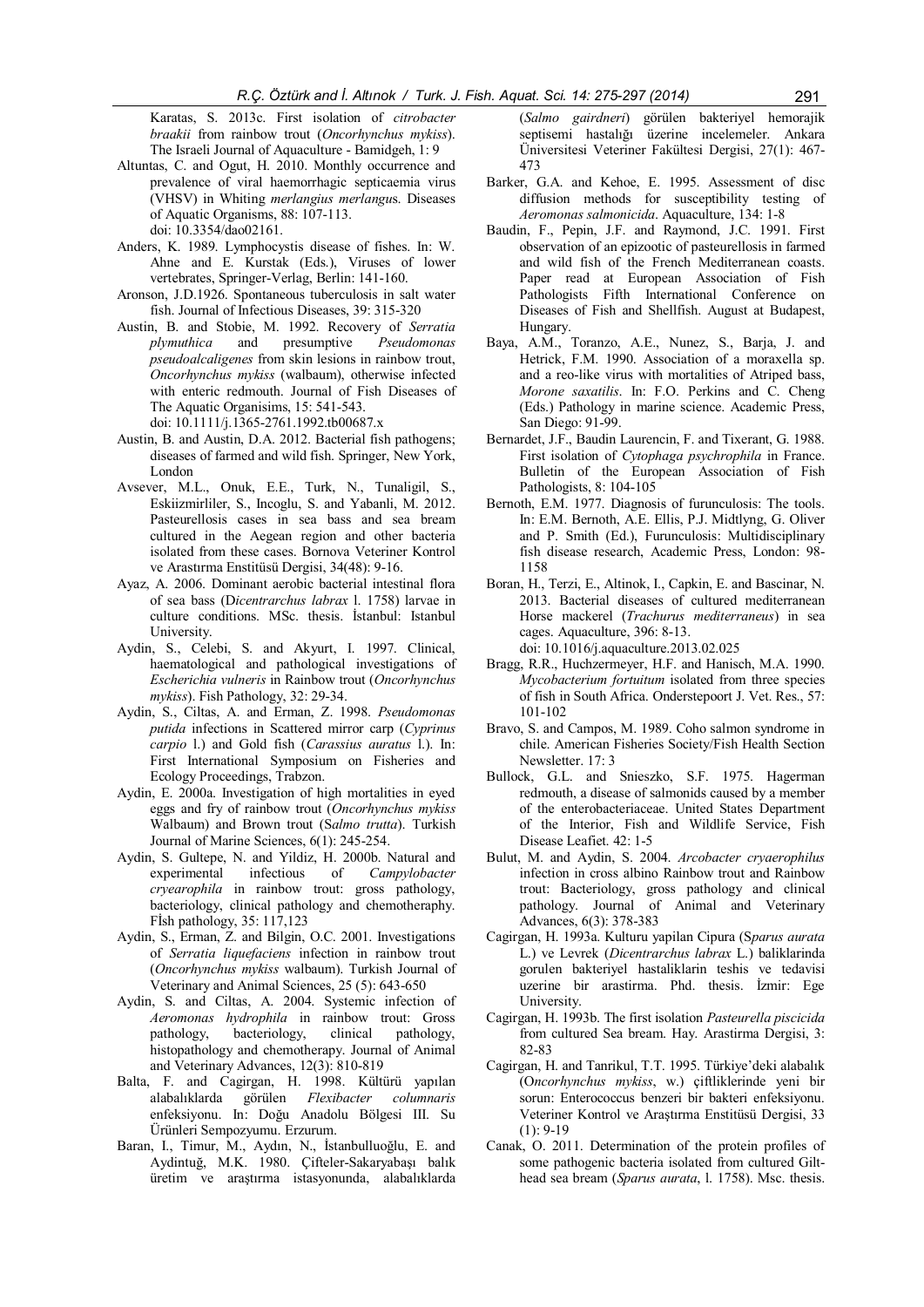İstanbul: Istanbul University.

- Candan, A. 1991a. Çipura (Sparus aurata l. 1758) yetiştiriciliğinde mevsimsel olarak görülen hastalık etkenlerinin tespit ve tedavi yönteminin geliştirilmesi. PhD Thesis. İstanbul: İstanbul Üniversity.
- Candan, A. 1991b. Lymphocystis disease of Sparus aurata in marine culture at Aegean and Mediterranean coast of Turkey. Mediterranean Regional Aquaculture Project. Basic Level Training Course on Disease, İstanbul.
- Candan, A., Kucuker, M.A. and Karatas, S. 1995. Motile aeromonad septicaemia in Salmo salar cultured in the Black Sea in Turkey. Bulletin of the European Association of Fish Pathologists, 15(6): 195-196.
- Candan, A., Kucker, A. and Karatas, F. 1996. Pasteurellosis in cultured Sea bass (Dicentrarchus labrax) in Turkey. Bulletin of the European Association of Fish Pathologists, 16(5): 150-153.
- Candan, A. 2000. Türkiye'de üretilen Atlantik salmonu (Salmo salar l.)'nda tespit edilen ilk vibriosis olgusu. Türkiye Mikrobiyoloji Cemiyeti Dergisi, 30: 107-108
- Candan, A. 2002. First report on the diagnosis of infectious pancreatic necrosis (ipn) based on reverse transcription polymerase chain reaction (RTPCR) in Turkey. Bulletin of the European Association of Fish Pathologists, 22(1): 45-48.
- Cane, K.D. 2013. Attenuated fish vaccine following culture in iron limited media. US patent publication number WO2013028400 A1.
- Casrson, J., Gudkovs, N. and Austin, B. 1993. Characteristics of an enterococcus-like bacterium from Australia and South Africa, pathogenic for Rainbow trout, Oncorhynchus mykiss. Journal of Fish Diseases, 16: 381-388.
- Castric, J. and Kinkelin, P. 1980. Occurrence of viral haemorrhagic septicaemia in Rainbow trout Salmo gairdneri Richardson reared in sea water. Journal of Fish Diseases, 3: 21-27.
- Ceschia, G., Quaglio, F., Giorgetti, G., Bertoja, G. and Bovo, G. 1991. Serious outbreak of pasteurellosis (Pasteurella piscicida) in euryhaline species along the Italian coasts. In: European Association of Fish Pathologists Fifth International Conference on Diseases of Fish and Shellfish. Budapest, Hungary.
- Chen, S.N., Kou, G.H., Hedrick, R.P. and Fryer, J.L. 1985. The occurrence of viral infections of fish in Taiwan. In: A.E. Ellis (Ed.). Fish and Shellfish Pathology. First International Conference of the European Association of Fish Pathologists, Plymouth, England: Academic Press, London, England.
- Chern, R.S. and Chao, C.B. 1994. Outbreaks of a disease caused by rickettsia-like organism in cultured Tilapias in Taiwan. Fish Pathology, 29: 61-71.
- Chinabut, S. 1999. Mycobacteriosis and nocardiosis. In: P. T. K. Woo and D. W. Bruno (Ed.), Fish diseases and disorders, CAB International Publication, United Kingdom: 319-340.
- Chung, H.J. and Kou, G.H. 1983. Edwardsiella ictaluri isolated from cultured eel in Taiwan. Fish Disease Research, 5: 69-70.
- Cruz, J.M., Saraiva, A., Eiras, J.C., Branco, R. and Sousa, J.C. 1986. An outbreak of Plesiomonas shigelloides in farmed rainbow trout, Salmo gairdneri Richardson, in Portugal. Bulletin of the European Association of Fish Pathologists, 6: 20–22.
- Davis, H.S. 1922. A new bacterial disease in freshwater fishes. US Bureau of Fisheries Bulletin of the

Japanese Society of Scientific Fisheries, 38: 261-280

- Davis, H.S. 1926. A new gill disease of trout. Transactions of the American Fisheries Society, 56: 156-159
- Didinen, B. I., Kubilay, A., Diler, O., Ekici, S., Onuk, E.E. and Findik, A. 2011. First isolation of Vagococcus salmoninarum from cultured rainbow trout (Oncorhynchus mykiss, walbaum) broodstocks in Turkey. Bulletin of the European Association of Fish Pathologists, 31 (6): 235-243
- Diler, O., Demirkan, T., Altun, S. and Çalıkuşu, F. 1998. Fethiye bölgesindeki bazı alabalık işletmelerinde yersiniosis'in mevsimsel dağılımı üzerine bir araştırma. In: Doğu Anadolu Bölgesi III. Su Ürünleri Sempozyumu: akuademi.net.
- Diler, O., Altun, S., Adiloglu, A., Kubik, A. and Isikli, B.T. 2002. First occurrence of streptococcosis affecting farmed rainbow trout (Oncorhynchus mykiss) in Turkey. Bulletin of the European Association of Fish Pathologists, 22 (1): 21
- Diler, A., Altun, S. and Isikli, B.I. 2003. Kültürü yapılan gökkuşağı alabalığı (Oncorhynchus mykiss)'ndan izole edilen Flavobacterium psychrophilum'un fenotipik karakterleri. SDU Fen Bilimleri Enstitüsü Dergisi, 7 (1): 1-8
- Durmaz, Y. and Türk, N. 2009. Alabalık işletmelerinden motil aeromonasların izolasyonu ve antibiyotiklere duyarlılıklarının saptanması. Kafkas Üniversitesi Veteriner Fakültesi Dergisi, 15 (3): 357-361
- Evas, J.J., Klesius, P.H. and Shiemaker, C.A. 2009. First isolation and charecterization of Lactococcus garviae from Brazilian Nile tilapia, oreochromis niloticus and pintado, Pseudoplathystoma corruscans. Journal of Fish Diseases, 32: 943-951
- Evelyn, T.P.T., Hoskins, G.E. and Bell, G.R. 1973. First record of bacterial kidney disease in an apparently wild salmonid in British Columbia. Journal of the Fisheries Research Board of Canada, 30: 1578-1580
- Gelev, I. and Gelev, E. 1988. A new species of fishpathogenic bacterium antigenically related to classical brucellae. Zentralblatt fur Bakteriologie und Hygiene, Reihe A, 269: 1-6
- Ghittino, C. and Prearo, M. 1992. Report of streptococcosis in Rainbow trout (Oncorhynchus mykiss) in Italy. Boll. Soc. Patol. Ittica. , 8: 4-11
- Gjerde, J. 1984. Occurrence and characterization of Aerococcus viridans from lobsters, Homarus gammarus l., dying in captivity. Journal of Fish Diseases, 7 (5): 355-362
- Gurcay, M., Turan, A.T. and Parmaksiz, A. 2013. A study on the presence of infectious pancreatic necrosis virus infections in farmed rainbow trout (Oncorhynchus mykiss walbaum, 1792) in Turkey. Kafkas Universitesi Veteriner Fakultesi Dergisi, 19(1): 141- 146. doi: 10.9775/kvfd.2012.7396
- Gutsell, J. 1946. Sulfa drugs and the treatment of furunculosis in trout. Science, 104: 85-86
- Guvener, R.P. 2001. A study on the diagnosis of the aeromonad enfections in some aquarium fishes. Msc. thesis. Istanbul University.
- Halici, G., İstanbulluoğlu, E. and Arda, M. 1977. Bayındır barajı alabalık yetiştirme istasyonunda görülen bakteriyel böbrek hastalığı ve sağıtımı. İstanbul Üniversitesi, Veteriner Fakültesi Dergisi, 3 (2): 22-27
- Handlinger, J., Soltani, M. and Percival, S. 1997. The pathology of Flexibacter maritimus in aquaculture species in Tasmania, Australia. Journal of Fish Diseases, 20: 159-168. doi: 10.1046/j.1365-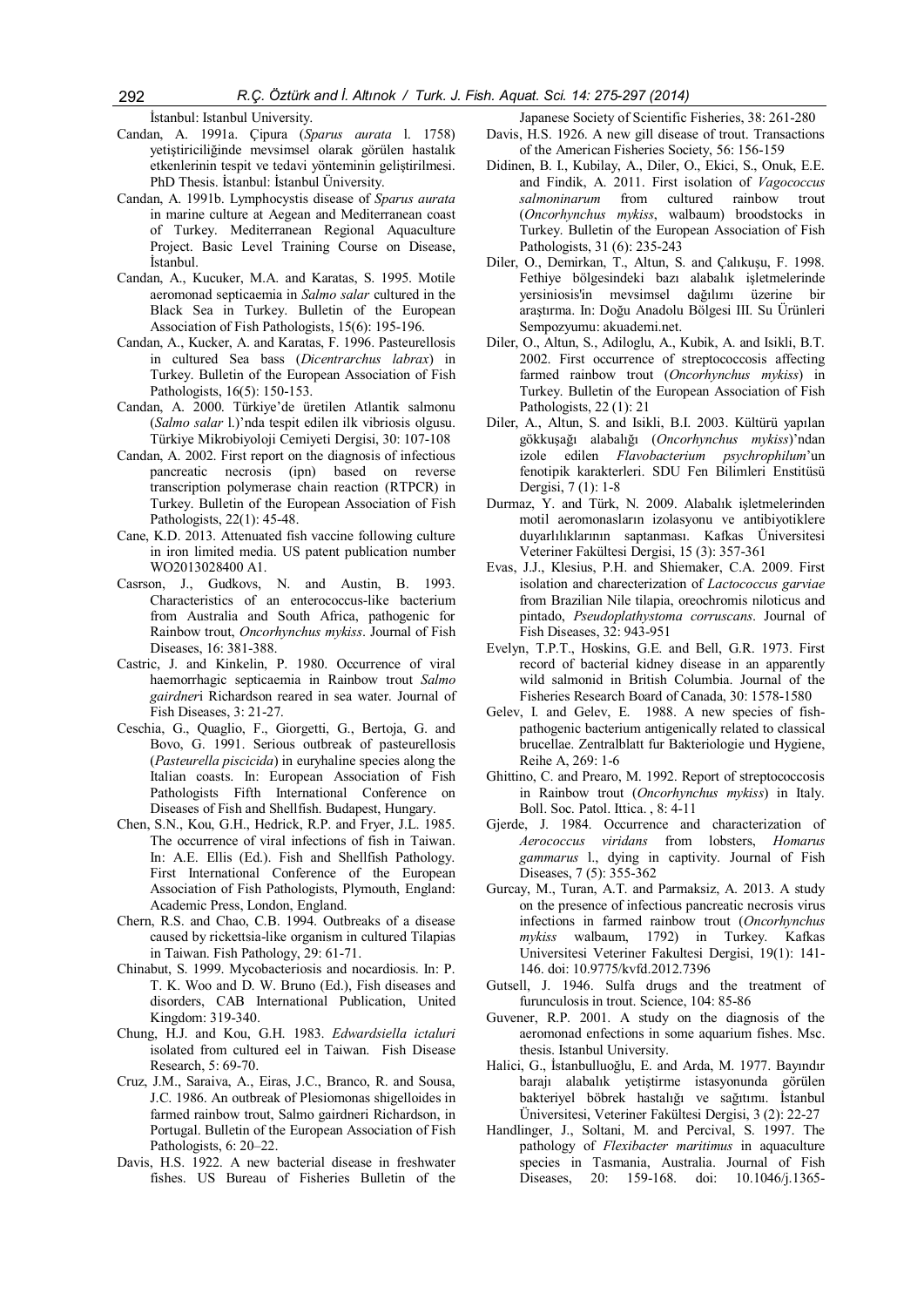2761.1997.00288.x

- Hastein, T. and Bullock, A.M. 1976. An acute septicaemic disease of Brown trout (Salmo trutta) and Atlantic salmon (Salmo salar) caused by a pasteurella- like organism. Journal of Fish Biology, 8: 23-26.
- Hawke, J.P., McWhorter, A.C., Steigerwalt, A.G. and Brenner, D.J. 1981. Edwardsiella ictaluri sp. Nov., the causative agent of enteric septicaemia of cat fish. International Journal of Systematic Bacteriology, 31: 396-400.
- Hedrick, R.P. and Sano, T. 1989. Herpesviruses of fishes. In: W. Ahne and E. Kurstak (Eds.),Viruses of lower vertabrates. Springer-Verlag, Berlin: 161-170.
- Hikida, M., Wakabayashi, H., Egusa, S. and Masumura, K. 1979. Flexibacter sp, a gliding bacterium pathogenic to some marine fishes in japan. Bulletin of Japanese Society of Science in Fisheries, 45: 421-428.
- Hirvela, V., Pohjanvirta, T., Koski, P. and Sukura, A. 2006. Atypical growth of Renibacterium salmoninarum in subclinical infections. Journal of Fish Diseases, 29: 21-29. doi: 10.1111/j.1365-2761.2005.00677.x
- Hoshina, T., Sano, T., Morimot, K. and Jofre, J. 1958. A streptococcus pathogenic to fish. Journal of the Tokyo University of Fisheries, 44: 57-68.
- Hoshina, T. 1962. On a new bacterium, Paracolobactrum anguillimortiferum sp. Bulletin of the Japanese Society of Scientific Fisheries, 28: 162-164.
- Hossain, M., Kim, S.R. and Oh, M.J. 2007. Lymphocystis disease virus persists in the epidermal tissues of olive flounder, Paralichthys olivaceus (Temminch and Schlegel), at low temperatures. University Journal of Zoology, 26: 59-62. doi: 10.1111/j.1365-26: 59-62. doi: 10.1111/j.1365-2761.2009.01048.x
- How, R.A., Bradley, A.J., Iveson, J.B., Kemper, C.M., Kitchener, D.J. and Humphreys, W.F. 1983. The natural history of salmonellae in mammals of the tropical kimberely region, Western Australia. Ecological Diseases, 2: 9-32.
- Ispir, U., Seker, E., Sağlam, N. and Dörücü, M. 2004. Doğu Anadolu bölgesinde bazı gökkuşağı alabalığı (Oncorhynchus mykiss) işletmelerinde görülen<br>Flavobacterium psychrophilum enfeksiyonunun Flavobacterium psychrophilum araştırılması. F.U. Fen ve Mühendislik Bilimleri Dergisi, 16(4): 718-724.
- Jensen, N.J., Bloch, B. and Larsen, J.L. 1979. The ulcussyndrome in cod (Gadus morhua). A preliminary virological report. Nordisk Veterinaermedicin, 31: 436-442.
- Johansson, L. and Liden, G. 2006. Transcriptome analysis of a shikimic acid producing strain of Escherichia coli W3110 grown under carbon and phosphate limited condition. Journal of Biotechnology, 126: 528-545.
- Kalayci, G., Incoglu, S. and Ozkan, B. 2006. First isolation of viral haemorrhagic septicaemia (VHS) virus from turbot (Scophthalmus maximus) cultured in the Trabzon coastal area of the Black Sea in Turkey. Bulletin of the European Association of Fish Pathologists, 26(4): 157.
- Kalaycı, G., Incioğlu, S., Özyer, B. and Küçükali, Y. 2012. Türkiye'de infeksiyoz pankreatik nekrozis ve viral hemorajik septisemi hastalıklarının durumu. Bornova Veteriner Kontrol ve Araştırma Enstitüsü Dergisi, 34: 31-38.
- Karataş, S. 1996. Salmo salar L larda bağırsak florasından Aeromonas cinsi bakterilerin izolasyonu MSc Thesis İstanbıl: İstanbul University.
- Karataş, S. and Candan, A. 1997. Marmara bölgesindeki bir

gökkuşağı alabalığı (Oncorhynchus mykiss) işletmesinde yersiniozis vakası. In: IX. Ulusal Su Ürünleri Sempozyumu. Eğirdir, Isparta.

- Karatas, S., Candan, A. and Demircan, D. 2004. Enteric red mouth disease in cultured Rainbow trout (Oncorhynchus mykiss) on the Black Sea coast of Turkey. Israeli Journal of Aquaculture-Bamidgeh, 56(3): 226-231.
- Karatas, S., Candan, A. and Demircan, D. 2005. Atypical aeromonas infection in cultured sea bass (Dicentrarchus labrax) in the Black Sea. The Israeli Journal of Aquaculture, 57(4): 255-263.
- Karatas, S., Ercan, D., Steinum, T.M., Turgay, E., Memis, D. and Candan, A. 2010. First isolation of a Flavobacterium johnsoniae like bacteria from cultured Russian sturgeon in Turkey. Journal of Animal and Veterinary Advances, 9(14): 1943-1946. doi: 10.3923/javaa.2010.1943.1946.
- Karunasagar, I., Karunasagar, I. and Pai, R. 1992. Systemic Citrobacter freundii infection in Common carp, Cyprinus carpio 1., fingerlings. Journal of Fish<br>Diseases. 15: 95-98. doi: 10.1111/i.1365-Diseases, 15: 95-98. doi: 10.1111/j.1365- 2761.1992.tb00642.x
- Kayis, S., Capkin, E., Fikri, B. and Altinok, I. 2009. Bacteria in rainbow trout (Oncorhynchus mykiss) in the Southern Black Sea Region of Turkey - a survey. Israeli Journal of Aquaculture-Bamidgeh. 61 (4): 339- 344.
- Keskin, O., Secer, S.U., Izgur, M., Turkyilmaz, S. and Mkakosya, R.S. 2004. Edwardsiella ictaluri infection in Rainbow trout (Oncorhynchus mykiss). Turkish Journal of Veterinary and Animal Sciences, 28 (4): 649-653.
- Kılıç, A., Seker, E., Özcan, M. and İspir, U. 2007. Elâzığ'daki gökkuşağı alabalığı (Oncorhynchus mykiss) işletmelerinin bakteriyel yönden incelenmesi. F. U. Fen ve Mühendislik Bilimleri Dergisi, 19(2): 129-132.
- Kimura, N., Wakabayashi, H. and Kudo, S. 1978. Studies on bacterial gill disease in salmonids. I. Selection of bacterium transmitting gill disease. Fish Pathology,  $12: 233 - 242$ .
- Kimura, T. and Awakura, T. 1977. Bacterial kidney disease of salmonid; first observation in Japan. Bulletin of Japanese Society of Science in Fisheries, 50: 771-774.
- Kırkan, S., Göksoy, E.O. and Kaya, O. 2000. Aydin bölgesinde gökkuşağı alabalıklarından Yersinia ruckeri izolasyonu. Pendik Veteriner Mikrobiyoloji Dergisi, 31 (1): 23-30.
- Kirkan, S., Goksoy, E.O. and Kaya, O. 2003. Isolation and antimicrobial susceptibility of Aeromonas salmonicida in rainbow trout (Oncorhynchus mykiss) in Turkey hatchery farms. Journal of Veterinary Medicine Series B-Infectious Diseases and Veterinary<br>Public Health,  $50(7)$ :339-342.10.1046/j.1439-Public Health, 50(7):339-342.10.1046/j.1439- 0450.2003.00671.x
- Kitzing, K., Auweter, S., Amrhein, N. and Macheroux, P. 2004. Mechanism of chorismate synthase, role of the two invariant histidine residues in the Active Site. Journal of Biological Chemistry, 279: 9451-9461. doi: 10.1074/jbc.M312471200
- Klein, B.U., Kleingeld, D.W. and Bohm, K.H. 1993. First isolations of Plesiomonas shigelloides from samples of cultured fish in Germany. Bulletin of the European Association of Fish Pathologists, 13: 70–72.
- Ko, Y.M. and Heo, G.J. 1997. Characteristics of Flavobacterium branchiophilum isolated from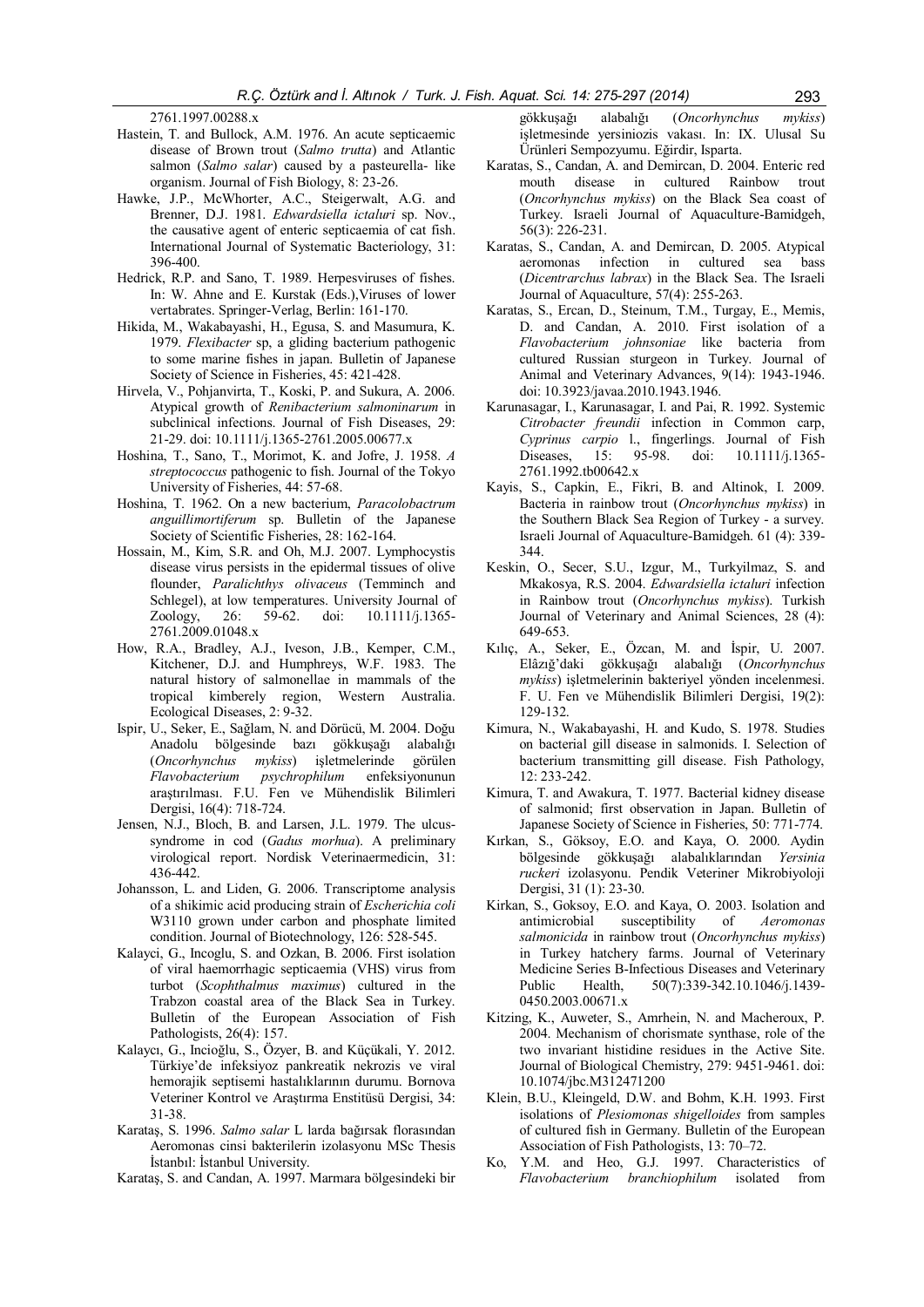rainbow trout in Korea. Fish Pathology, 32: 97-102.

- Korun, J. and Timur, G. 2001. Gökkuşağı alabalıklarında (O. mykiss) fry mortalite sendromu (FMS) üzerine bir çalışma. Istanbul University Journal of Fisheries and Aquatic Sciences, 12: 15-30.
- Korun, J. 2004a. A study on diagnosis of vibriosis and pasteurellosis some diagnostic kits and laboratory methods in cultured Sea bass (Dicentrarchus labrax). Phd. Thesis. Istanbul University.
- Korun, J. and Akaylı, T. 2004b. Kültür levrek balıklarında paraziter bir isopod: Ceratothoa oestroides ve sekonder bakteriyel enfeksiyonlar olgusu. İstanbul Üniversitesi, Veteriner Fakültesi Dergisi, 30(2): 123- 132.
- Korun, J., Olgac, V., Akgun, K., Colorni, A. and Diamant, A. 2005. Mycobacteriosis in European sea bass, Dicentrarchus labrax l., cultured in turkey. Israeli Journal of Aquaculture-Bamidgeh, 57(4): 215-222.
- Korun, J. and Gokoglu, M. 2007a. Listonella anguillarum isolated from hatchery-cultured Red porgy pagrus pagrus in Turkey. Journal of Animal and Veterinary Advances, 6(6): 823-827.
- Korun, J. and Toprak, B.H. 2007b. Japon (Carassius auratus) balıklarından izole ve identifiye edilen Aeromonas hydrophila, A. caviae ve A. sobria türlerinin antibiyotik hassasiyetleri, hemolitik aktiviteleri ve siderofor üretimleri üzerine bir çalışma. Türk Sucul Yasam Dergisi, 3(5): 776-782.
- Korun, J. and Timur, G. 2008. Marine vibrios associated with diseased sea bass (Dicentrarchus labrax) in Turkey. Journal of Fisheries Sciences, 2(1): 66-76. doi: 3153/jfscom.2008007
- Korun, J., Akgun, K. and Yazici, M. 2009. Isolation of Shewanella putrefaciens from cultured European sea bass, (Dicentrarchus labrax) in turkey. Revue Med. Vet. , 11(1): 532-536
- Korun, J. and Toprak, H.B. 2010. Kültürü yapılan gökkuşağı alabalıkları (Oncorhynchus mykiss)'nin bağırsağından izole edilen hareketli Aeromonas suşlarının antibiyotik hassasiyetleri üzerine NACl'un etkisi. Kafkas Üniversitesi Veteriner Fakültesi Dergisi, 16(2): 193-198
- Kozinska, A. and Pekala, A. 2004. First isolation of Shewanella putrefaciens from freshwater fish - a potential new pathogen of fish Bulletin of the European Association of Fish Pathologists, 24 (4):189-193
- Kubilay, A. and Ulukoy, G. 2004. First isolation of Staphylococcus epidermidis from cultured Gilthead sea bream (Sparus aurata) in Turkey. Bulletin of the European Association of Fish Pathologists, 24(3): 137
- Kubilay, A., Altun, S., Ulukoy, G. and Diler, O. 2005. Lactococcus garvieae suşlarının antimikrobiyal duyarlılıklarının belirlenmesi. Eğirdir Su Ürünleri Fakültesi Dergisi, 1(1): 39-48
- Kubilay, A., Altun, S., Diler, O. and Ekici, S. 2008. Isolation of Flavobacterium columnare from Cultured Rainbow Trout (Oncorhynchus mykiss) Fry in Turkey. Turkish Journal of Fisheries and Aquatic Sciences, 8: 165-169
- Kubilay, A., Altun, S., Didinen, B.I., Ekici, S. and Diler, O. 2009. Gökkuşağı alabalığı (Oncorhynchus mykiss) isletmelerinde Flavobacterium psychrophilum izolasyonu. Kafkas Üniversitesi Veteriner Fakültesi Dergisi, 15 (5): 709-715
- Kum, C., Kirkan, S., Sekkin, S., Akar, F. and Boyacioglu, M. 2008. Comparison of in vitro antimicrobial

susceptibility in Flavobacterium psychrophilum isolated from rainbow trout fry. Journal of Aquatic Animal Health, 20 (4): 245-251. doi: 10.1577/H07- 040.1.

- Laird, M. and Bullock, W.L. 1969. Marine fish hematozoa from New Brunswick and New England. Journal of the Fisheries Research Board of Canada, 26: 1075- 1102
- Lehmann, J., Mock, D., Stuenberg, F. and Bernardet, J.F. 1991. First isolation of Cytophaga psycrophila from a systemic disease in ell and cyprinids. Diseases of Aquatic Organisims, 10: 217-220
- Levis, W. and Bender, M. 1960. Heavy mortality due a bacterium of the genus aeromonas. The Prog. Fish Cult. , 22 (1): 11-14
- Love, M., Teebeken, D., Hose, J., Farmer, J., Hickman, F. and Fanning, G. 1981. Vibrio damsela, a marine bacterium, causes skin ulcers on the damselfish Chromis punctipinnis. Science, 214: 1139-1140
- Matyar, F. 2007. Distribution and antimicrobial multiresistance in gram-negative bacteria isolated from Turkish sea bass (Dicentrarchus labrax l., 1781) farm. Annals of Microbiology, 57 (1): 35-38
- McFadden, T.W. 1970. Furunculosis in non-salmonids. Journal of the Fisheries Research Board of Canada, 27: 2365-2370
- McIntosh, D. and Austin, B. 1990. Recovery of an extremely proteolytic form of Serratia liquefaciens as a pathogen of Atlantic salmon, Salmo salar, in Scotland. Journal of Fish Biology, 36: 765-772
- Mefut, A., Emre, Y., Diler, O., Altun, S. and Ince, I. 2007. Akdeniz bolgesindeki bazi gokkusagi alabaligi (Oncorhynchus mykiss) isletmelerinden bakteriyel balik patojenlerinin tespiti ve kontrolu. Turk Sucul Yasam Dergisi, 5 (8): 9-18
- Meier, W. and Vestergard, P.E. 1980. Isolation of VHS virus from pike fry (Esox lucius) with hemorrhagic symptoms. In: W. Ahne (Ed.), Fish Diseases, Springer-Verlag, Berlin: 8-17
- Muroga, K. and Nakajima, K. 1981. Red spot disease of cultured eel-method for artifical infection. Fish Pathology, 15: 315-318
- Muz, A., Sarıeyüpoğlu, M., Ertaş, H.B. and Simsek, A. 1995. Keban baraj golünden yakalanan bazı balıkların serobik ve mikroaerofilik bakteriler yönünden incelenmesi. Fırat Üniversitesi Sağlık Bilimleri Dergisi, 9 (2): 212-219
- Niggrelli, R.F. and Ruggieri, G.D. 1965. Viral nervous necrosis of larval and juvenile marine fish. In: Proceedings of the international symposium on biotechnology applications in aquaculture. Asian Fisheries Society Special Publication, 10: 147-152
- Nishizawa, T., Savas, H., Isidan, H., Ustundag, C., Iwamoto, H. and Yoshimizu, M. 2006. Genotyping and pathogenicity of viral hemorrhagic septicemia virus from free-living turbot (Psetta maxima) in a Turkish coastal area of the Black Sea. Applied and Environmental Microbiology, 72 (4): 2373-2378. doi: 10.1128/aem.72.4.2373-2378.2006
- Ogut, H. and Altuntas, C. 2012. Occurrence and prevalence of infectious pancreatic necrosis virus in rainbow trout (Oncorhynchus mykiss) cultured in cages in the Black Sea. Aquaculture Research, 43 (10): 1550-1556. doi: 10.1111/j.1365-2109.2011.02959.x
- OIE. 2013. Piscirickettsiosis, chapter 2.1.13. Diagnostic tests for aquatic animals.
- Olsen, A.B., Melby, H. P., Speilberg, L., Evensen, O. and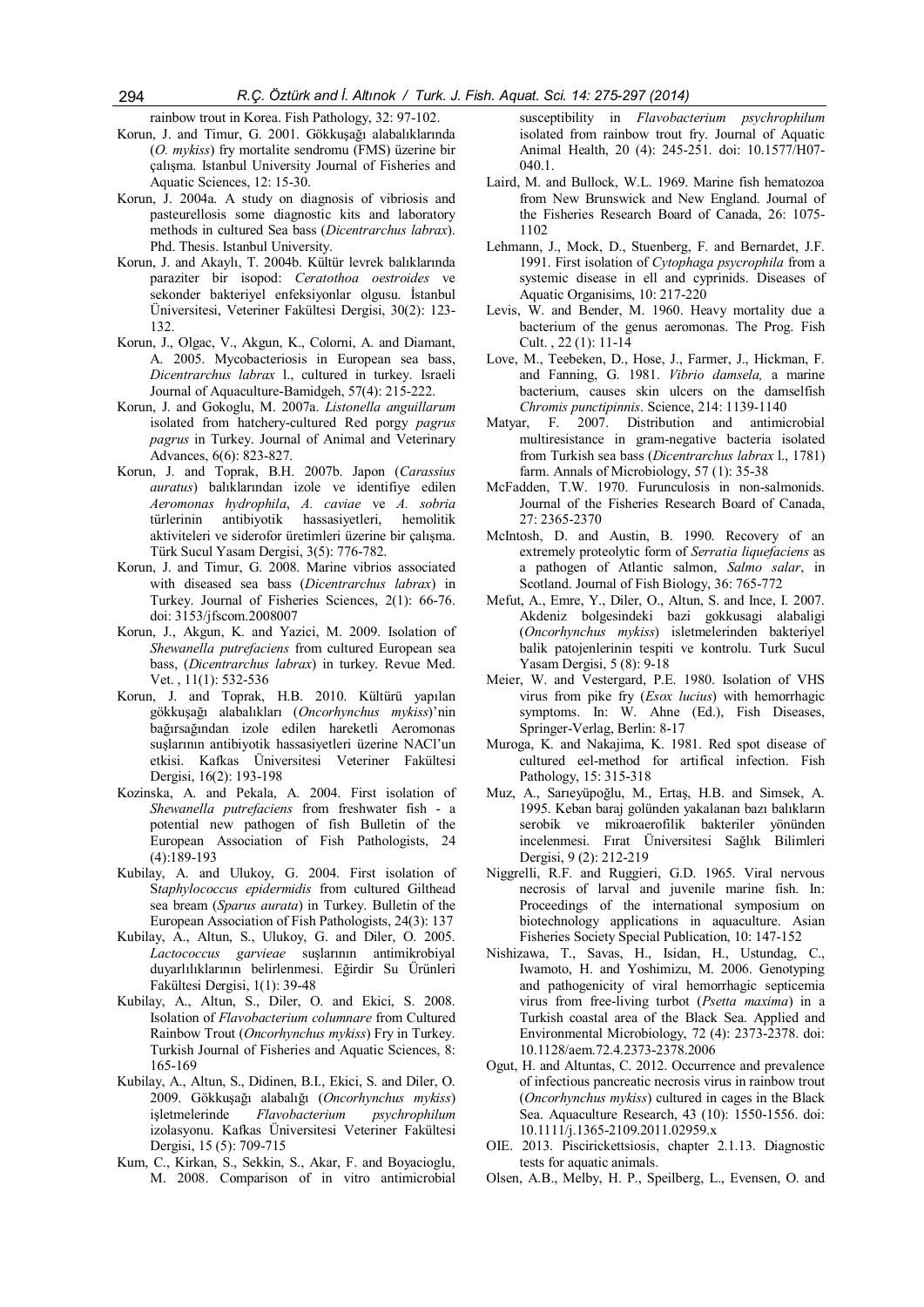Hastein, T. 1997. Piscirickettsia salmonis infection in Atlantic salmon Salmo salar in Norway epidemiological, pathological and microbiological findings. Diseases of Aquatic Organisms, 31(1).35-48 doi: 10.3354/dao031035

- Olson, C. and Thomas, J. 1994. An outbreak of infectious hematopoietic necrosis in the baker river system affecting two year classes of sockeye Fish Health Section, American Fisheries Society Newsletter, 22:  $1-3$ .<br>Ordal, E.J.
- and Rucker, R.R. 1944. Pathogenic myxobacteria. Society of Experimental Biology and Medicine Proceedings, 56: 15-18.
- Ordal, E.J. and Earp, B.J. 1956. Cultivation and transmission of the etiological agent of bacterial kidney disease. Proceedings of the Society of Experimental Biology and Medicine, 85-88.
- Ostland, V.E., Lumsden, J.S., MacPhee, D.D. and Ferguson, H.W. 1994. Characteristics of Flavobacterium branchiophilum, the cause of bacterial gill disease in Ontario. Journal of Aquatic Animal Health, 6: 13-26. doi: 10.1577/1548-8667(1994)006
- Ostland, V.E., LaTrace, C., Morrison, D. and Ferguson, H.W. 1999. Flexibacter maritimus associated with a bacterial stomatitis in Atlantic salmon smolts reared in net-pens in british columbia. Journal of Aquatic Animal Health, 11: 35-44. doi: 10.1577/1548- 8667(1999)011
- Oyston, P.C., Russel, P. and Williamson, E.D. 1996. An aroA Mutant of Yersinia pestis is Attenuated in Guinea-Pigs, but Virulent in Mice. Microbiology, 142: 1847-1853. doi: 10.1099/13500872-142-7-1847
- Ozer, S., Aslan, G., Tezcan, S. and Bulduklu, P. 2008a. Genetic heterogeneity and antibiotic susceptibility of Vibrio alginolyticus strains isolated from Horsemackerel (Trachurus trachurus l., 1758). Turkish Journal of Veterinary and Animal Sciences, 32(2): 107-112.
- Ozer, S., Bulduklu, P.S. and Dönmez, E. 2008b. Mersin ilinde yetiştiriciliği yapılan gökkuşağı alabalıklarında (Oncorhynchus mykiss, Walbaum) streptokokkozis varlığı. Journal of Fisheries Sciences, 2(3): 272-283.
- Ozer, S., Bulduklu, P., Tezcan, S., Dönmez, E., Aydin, E., Aslan, G. and Emekdas, G. 2009. Genetic diversity and antimicrobial susceptibility of motile aeromonads isolated from rainbow trout (Oncorhynchus mykiss, walbaum) farms. Journal of Applied Ichthyology, 25 (2): doi: 195-200.10.1111/j.1439-0426.2008.01222.x
- Özkök, S. 2005. Gökkuşağı alabalıklarında (Oncorhynchus mykiss) görülen önemli bakteriyel etkenlerin tespiti ve antibiyotiklere duyarlılıklarının saptanması. Etlik Veteriner Mikrobiyoloji Dergisi, 16 (1-2):1-11.
- Ozturk, D., Adanır, R. and Turutoğlu, H. 2007. Bir sazan (Cyprinus carpio) işletmesinde Aeromonas hydrophila izolasyonu ve antibiyotik duyarlılığı. Ulusal Su Ürünleri Sempozyumu, at Mugla.
- Palacios, M.A., Zamora, M.J., Vasquez, J., Zamora, E. and Duran, A. 1993. Streptococcosis in rainbow trour (Onchorhynchus mykiss) in Spain. Boll. Soc. Patol. Ittica. ,13: 11-16
- Pazos, F., Santos, Y., Macias, A.R., Nunez, S. and Toranzo, A.E. 1996. Evaluation of media for the succesful culture of Flexibacter maritimus. Journal of Fish Diseases, 19: 193-97. doi: 10.1111/j.1365- 2761.1996.tb00701.x
- Petersen, A., Andersen, J.S., Kaewmak, T., Somsiri, T. and Dalsgaard, A. 2002. Impact of integrated fish farming

on antimicrobial resistance in a pond environment. Applied and Environmental Microbiology, 68: 6036– 6042. doi: 10.1128/AEM.68.12.6036-6042.2002.

- Plumb, J.A. and Hanson, L.A. 2011. Health maintance and princibal microbial diseases of cultured fish. Third ed. Wiley-Blackwell, Iowa, USA. 244 pp doi: 10.1002/9780470958353.ch11
- Prosyanaya, V.V. 1981. Some pathogenic bacteria of freshwater fishes. In: J. Olah, K. Molnar and Z. Jeney (Ed.), Fish pathogens and environment in European polyculture. Szarvas, Hungary: 82-94.
- Pinto, P.M., Alvarez, P., Bosch, A. and Jofre, J. 1989. Occurrence of a viral erythrocytic infection in the Mediterranean Sea bass, Dicentrarchus labrax. Journal of Fish Diseases, 12: 185-191. doi: 10.1111/j.1365-2761.1989.tb00291.x
- Rasmussen, C.J. 1965. A biological study of the egtved disease (inul). Annals of the New York Academy of Sciences, 126: 427-460
- Reyes, X.P. and Campalans, M.B. 1987. Necrosis eritrocitica viral (VEN) presunta en salmon coho de la decima region, Chile. Investigaciones Marinas, Valparaiso. 15: 25-31
- Rimaila, E. 2002. First case of bacterial kidney disease (BKD) in Whitefish (Coregonus lavaretus) in Finland. Bulletin of the European Association of Fish Pathologists, 22 (6): 403-404
- Roberts M., Maskell D., Novotny P. 1990. Construction and characterization in vivo of Bordetella pertussis aroA mutants. Infection and Immunity, 58:732-739
- Rodger, H.D. and Drinan, E.M. 1993. Observation of a rickettsia-like organism in Atlantic salmon, Salmo salar L., in Ireland. Journal of Fish Diseases, 16: 361-369. doi: 10.1111/j.1365-2761.1993.tb00869.x
- Ross, A.J., Rucker, R.R. and Ewing, W.H. 1966. Description of a bacterium associated with redmouth disease of rainbow trout (Salmo gairdneri). Canadian Journal of Microbiology, 12: 763-770
- Saeed, M.O., Alamoudi, M.M. and Al-Harbi, A.H. 1987. A Pseudomonas associated with disease in cultured rabbit fish Siganus rivulatus in the Red Sea. Diseases in Aquatic Organisms, 3: 177–180.
- Sağlam, Y.S., Işık, N., Arslan, A. and Erer, H. 2006. Erzurum bölgesindeki gökkuşağı alabalıklarında (Oncorhynchus mykiss w. 1792) Aeromonas hydrophila ve Yersinia ruckeri izolasyonu ve patolojik incelemeler. Atatürk Üniversitesi Veteriner Bilimleri Dergisi, 1 (2): 6-10
- Sano, T., Fukuda, M., Furukawa, H., Hosoya, H. and Moriya, Y. 1985. A herpesvirus isolated from carp papiilloma in japan. In: A. E. Ellis (Ed.), Fish and shelfish pathology, Academic Press, Orlando, FL.
- Santos, Y., Huntly, P.J., Turnbull, A. and Hastein, T.S. 1992. Isolation of Cytophaga psychrophila in association with rainbow trout mortalities in the United Kingdom. Bulletin of the European Association of Fish Pathologists, 6: 12
- Santos, Y., Pazos, F. and Barja, J.L. 1999. Flexibacter maritimus, causal agent of flexibacteriosis in marine fish. G. Oliver (Ed.), ICES Identification Leaflets for Diseases and Parasites of Fish and Shellfish, International Council for the Exploration of the Sea, Copenhagen, Denmark: 1–6.
- Sanz, F. 1991. Rainbow trout mortalities associated with a mixed infection with Citrobacter freundii and IPN virus. Bulletin of the European Association of Fish Pathologists, 11: 222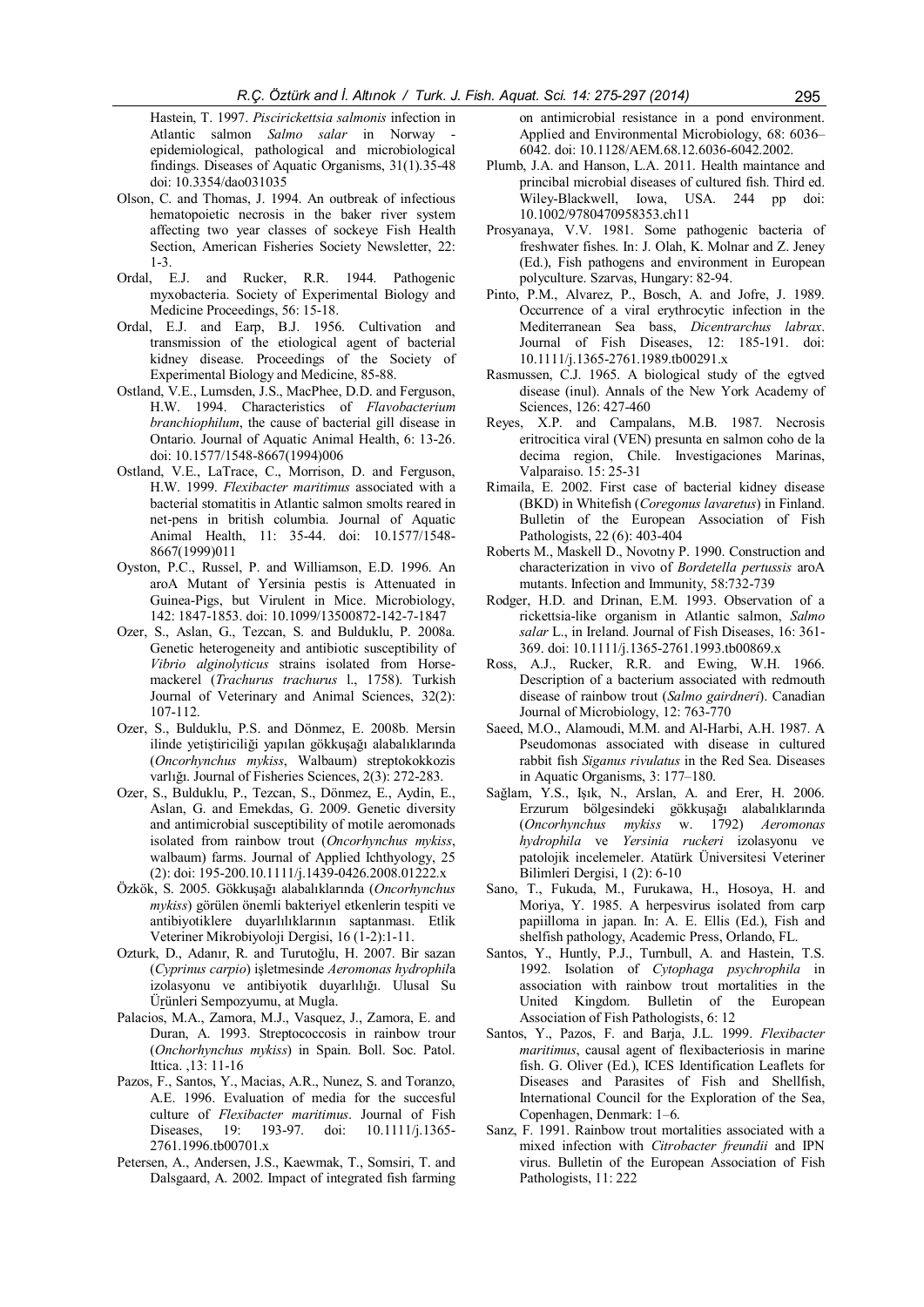- Sato, N., Yamane, N. and Kawamura, T. 1982. Systemic Citrobacter freundii infection among Sunfish Mola mola in matsushima aquarium. Bulletin of the Japanese Society of Fisheries, 48: 1551-1557
- Savaş, H., Yıldırım, Y., Kurtoğlu, I.Z., Bascinar, N., Alkan, A., Gürel, M., Ergun, H., Firidin, S., Kutlu, I., Serdar, S. ve Zengin, B. 2006. Ordu ili Perşembe ilçesinde faaliyet gösteren yüzer kafes işletmelerinin çevresel etki ve su ürünleri sağlığı yönünden izlenmesi projesi, Sonuç raporu , SUMAE, 58pp
- Savas, H., Altinok, I., Cakmak, E. and Firidin, S. 2006. Isolation of Renibacterium salmoninarum from cultured Black Sea Salmon (Salmo trutta labrax): First report in Turkey. Bulletin of the European Association of Fish Pathologists, 26 (6): 238-246
- Savaş, H. and Türe, M. 2007. Bölgemizde doğal ve kültürü yapılan balıklarda görülen hastalıklar. SUMAE Yunus Araştırma Bülteni, 7: 10-13.
- Schaperclaus, W. 1938. Die schadigungen der deutschen fischerei durch fischparasiten und fischkrankheiten. Allgemeine Fischerei-Zeitung, 41: 256-270
- Schiewe, M.H. and Crosa, J.H. 1981. Molecular characterization of Vibrio anguillarum biotype 2. Canadian Journal of Microbiology, 27: 1011-1018
- Sekar, V.T., Santiago, T.C., Vijayan, K.K., Alavandi, S.V., Raj, V.S., Rajan, J.J.S., Sanjuktha, M. and Kalaimani, N. 2008. Involvement of Enterobacter cloacae in the mortality of the fish, Mugil cephalus. Letters in Applied Microbiology, 46: 667-672
- Şeker, E., Ozcan, M., Kilic, A. and Ispir, U. 2005. Malatya'daki bazi balikcilik isletmelerinden temin edilen gokkusagi alabaligi (Oncorhynchus mykiss)'nin bakteriyolojik yonden arastirilmasi. In XIII. Ulusal Su Ürünleri Sempozyumu. Canakkale.
- Seker, E., Karahan, M., Ispir, U., Cetinkaya, B., Saglam, N. and Sarieyyupoglu, M. 2012. Investigation of Yersinia ruckeri infection in rainbow trout (Oncorhynchus mykiss walbaum 1792) farms by polymerase chain reaction (PCR) and bacteriological culture. Kafkas Universitesi Veteriner Fakultesi Dergisi, 18 (6): 913- 916
- Smith, I.W. 1963. The classification of Bacterium salmonicida. Journal of General Microbiology, 33: 263–274.
- Snieszko, S.F. and Bullock, G.L. 1965. Freshwater fish diseases caused by bacteria belonging to the genera aeromonas and pseudomonas. U.S.A. Fish and wildlife service. Fishery Icaflet No.459.
- Soltani, M., Nikbakht, G., Mousavi, H.A.E. and Ahmadzadeh, N. 2008. Epizootic outbreaks of lactococcosis caused by Lactococcus garviae in rainbow trout in Iran. Bulletin of the European Association of Fish Pathologists, 28 (5): 207-212
- Starliper, C.E. 2001. Isolation of Serratia liquefaciens as a pathogen of Arctic charr, Salvelinus alpinus (L.). Journal of Fish Diseases, 24: 53-56. doi: 10.1046/j.1365-2761.2001.00266.x
- Takahashi, K., Okamoto, N., Kumagai, A., Maita, M., Ikeda, Y. and Rohovec, J.S. 1982. Epizooticsof erythrocytic inclusion body syndrome in coho salmon cultured in seawater in Japan. Journal of Aquatic Animal Health, 4: 174-181. doi: 10.1577/1548- 8667(1992)004<0174:EOEIBS>2.3.CO;2
- Talaat, A.M., Trucksis, M., Kane, A.S. and Reimschuessel, R. 1999. Pathogenicity of Mycobacterium fortuitum and Mycobacterium smegmatis to Gold fish, Carassius auratus. Veterinary Microbiology, 66: 151-

164. doi: 10.1016/S0378-1135(99)00002-4

- Tanrıkul, T.T. and Çağirgan, H. 2001. Doğadaki kefal balıklarında görülen pasteurellosis salgını. E.U. Su Ürünleri Dergisi, 18 (3): 509-512
- Tanrıkul, T.T., Cagirgan, H. and Toksen, E. 2004. Levreklerden (Dicentrarchus labrax l., 1758) izole edilen vibrio türlerinin API 20E yöntemiyle identifikasyonu. Ege Üniversitesi Su Ürünleri Dergisi, 2004 (3-4): 243-247
- Tanrikul, T.T. 2007. Vibriosis as an epizootic disease of rainbow trout (Onchorynchus mykiss) in Turkey. Pakistan Journal of Biological Sciences, 10: 1737- 1737
- Tatum, F.M. and Briggs, R.E. 2005. Construction of In-Frame aroA Deletion Mutants of Mannheimia haemolytica, Pasteurella multocida, and Haemophilus somnus by Using A New Temperature-Sensitive Plasmid. Applied and Environmental Microbiology, 71: 7196-209. doi: 10.1128/AEM.06362-11
- Tel, O.Y., Irgare, G., Karahan, M. and Keskin, O. 2007. Şanlıurfa Balıklıgöl balıklarından Aeromonas hydrophila izolasyonu ve antibiyotik duyarlılıklarının saptanması. Etlik Veteriner Mikrobiyoloji Dergisi, 18  $(1): 1-4$
- Timur, M. 1983. An outbreak of disease of farmed eel (Anguilla anguilla) due to Aeromonas hydrophila in Turkey. Histopathological and bacteriological studies. Ankara Üniversitesi Veteriner Fakultesi Dergisi, 30 (3): 361-367
- Timur, G. and Timur, M. 1985. Eğirdir Gölü sudak (Stizostedio luciolperca l. 1758) balıklarında yüksek mortaliteye neden olan bakteriyel hemorajik septisemi hastalığı üzerine bir araştırma. Ankara Üniversitesi, Veteriner Fakültesi Dergisi, 32 (1): 33-41
- Timur, G. 1991a. A historical study of a Carp pox (viral epithelioma) disease in Turkey. Bulletin of the European Association of Fish Pathologists, 11 (5): 171
- Timur, G. and Timur, M. 1991b. An outbreak of enteric red mouth disease in farmed rainbow trout (O.mykiss) in Turkey. Bulletin of the European Association of Fish Pathologists, 11 (5): 182
- Timur, G., Karataş, S., Çolak, S. and Akaylı, T. 1999. Gökkuşağı alabalık yavrularında görülen furunkulozis hastalığı üzerine bir çalışma. İstanbul Üniversitesi, Su Ürünleri Dergisi, 461-467,
- Timur, G., Korun, J. and Güvener, R.P. 2003. Lepistes (Poecilia reticulata) üretim ünitesindeki anaç ve yavru balıklarda ağır mortalite ile seyreden aeromonad septisemisi üzerine bir çalışma. Istanbul University Journal of Fisheries and Aquatic Science, 15: 1-11
- Timur, G., Timur, M. and Korun, J. 2004. A study on the outbreak of Flavobacterium psychrophilum infection in a rainbow trout (Oncorhynchus mykiss) hatchery in Turkey. Istanbul University Journal of Fisheries and Aquatic Sciences, 17: 21-27
- Timur, G., Timur, M., Akayli, T., Korun, J. and Thompson, K.D. 2005. First observation of rickettsia-like organisms in cultured sea bass (Dicentrarchus labrax) in Turkey. Bulletin of the European Association of Fish Pathologists, 25 (5): 196-202
- Timur, G., Timur, M., Akayli, T., Korun, J. and Erkan, M. 2008. The first observation of viral erythrocytic infection associated with pathogenic bacteria and some ectoparasites in cultured Mediterranean Sea bass (Dicentrarchus labrax L.) in Turkey. Bulletin of the